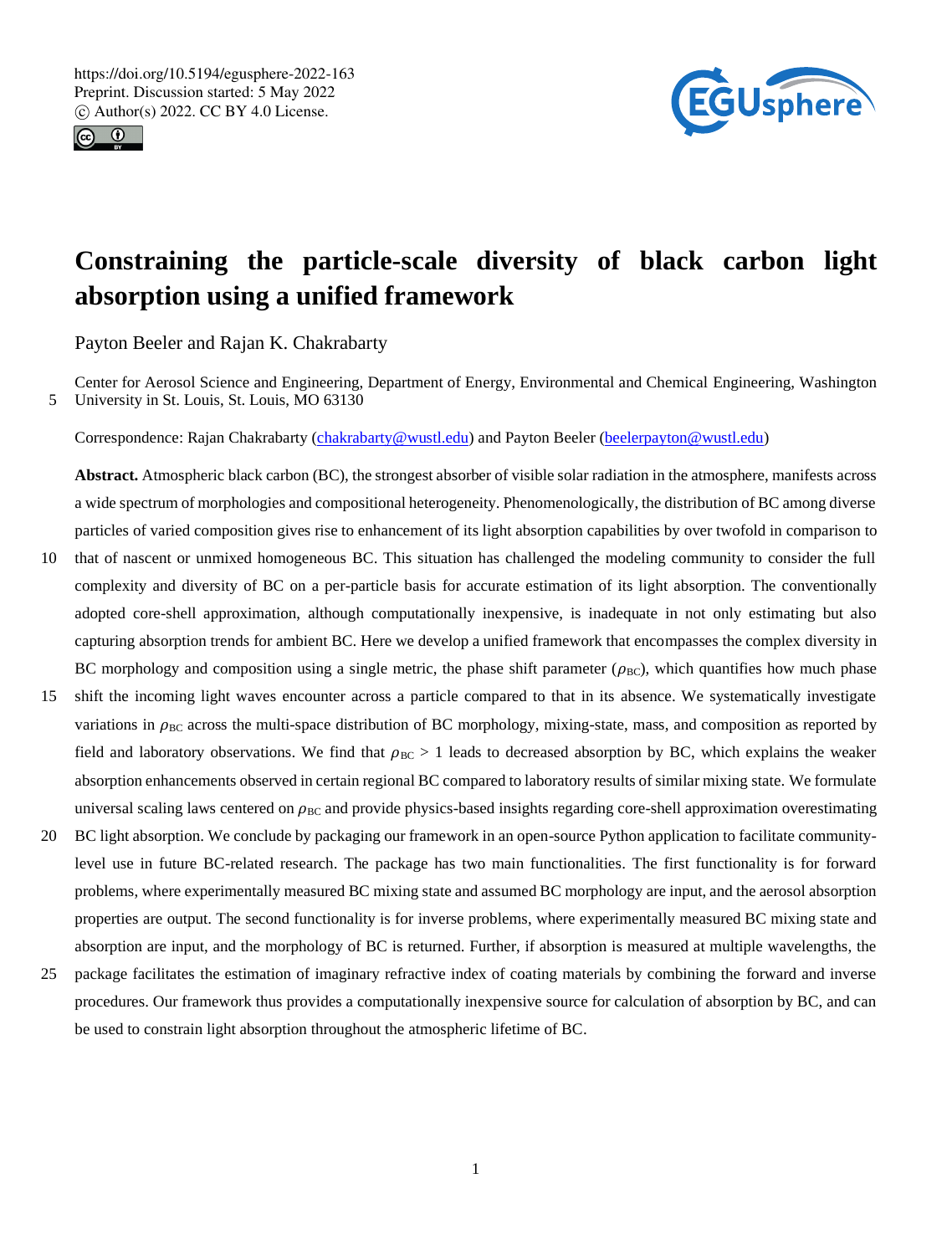



# **1 Introduction**

- 30 The contribution of aerosols to global radiative forcing remains one of the largest sources of uncertainty in current climate models (Reidmiller et al., 2018). Much of this uncertainty stems from disagreements between the predicted and observed radiative forcing by carbonaceous aerosols (Bond et al., 2013; Gustafsson and Ramanathan, 2016; Boucher et al., 2016). One of the most climatically relevant carbonaceous aerosols is black carbon (BC). Black carbon is widely considered to be a predominate light absorbing atmospheric constituent (Bond et al., 2013; Bond and Bergstrom, 2006). Despite this, light 35 absorption by BC is still significantly underestimated in current climate models, which stems from incorrect parameterization
- of BC optical properties (Bond et al., 2013; Gustafsson and Ramanathan, 2016; Boucher et al., 2016). Estimation of BC light absorption is particularly complicated, given that BC is often internally mixed with other species, which manifest as external coatings (China et al., 2013).

External coatings enhance light absorption by BC through a "lensing effect", in which a portion of the incoming light is 40 scattered by the coating into the BC core, where it is then absorbed (Chakrabarty and Heinson, 2018; Cappa et al., 2012; Peng et al., 2016; Saliba et al., 2016; Liu et al., 2017; Shiraiwa et al., 2010). However, previous studies on light absorption enhancement due to the lensing effect have had various results. Some studies find high absorption enhancement (up to a factor of 2.5), while others find little to no absorption enhancement with increasing coating amount (Cappa et al., 2012; Saliba et al., 2016; Shiraiwa et al., 2010; Liu et al., 2015; Cappa et al., 2019; Zhang et al., 2018; Denjean et al., 2020; Zanatta et al., 2018;

- 45 Xie et al., 2019; Cui et al., 2016). The range of absorption enhancement from previous studies is evident in Figure 1. Fierce *et al.* has found that particle-to-particle heterogeneity reconciles a large portion of the observed discrepancies in light absorption enhancement (Fierce et al., 2020). However, even when particle-to-particle heterogeneity is considered, light absorption enhancement is still overestimated, and previous discrepancies cannot be fully resolved. Fierce *et al.* have also shown that representation of the complex morphology of BC further improves estimation of its optical properties, but systematic
- 50 understanding of the effect of BC morphology on light absorption enhancement is understudied.

Here, we take a two-pronged approach to develop a simple yet rigorous unified framework for parameterizing the effects of particle size, morphology, and mixing state on BC light absorption. The first approach involves reducing the aforementioned multivariate space to a single parameter that captures causal relationships between BC's physio-chemical properties and corresponding light absorption. Using this parameter, we next develop universal scaling laws for wavelength-dependent BC

- 55 light absorption as a function of size, morphology, and mixing state. We validate these laws against observational datasets from eleven field campaigns which investigated global trends in BC absorption, as well as laboratory experiments that investigated light absorption enhancement. From the standpoint of practical applications of our framework, we package our scaling laws into an open-source python software which allows researchers to use our results to estimate absorption of BC aerosols based on their size, morphology, and mixing state, and also estimate the morphology of BC aerosols based on their
- 60 size, absorption, and mixing state.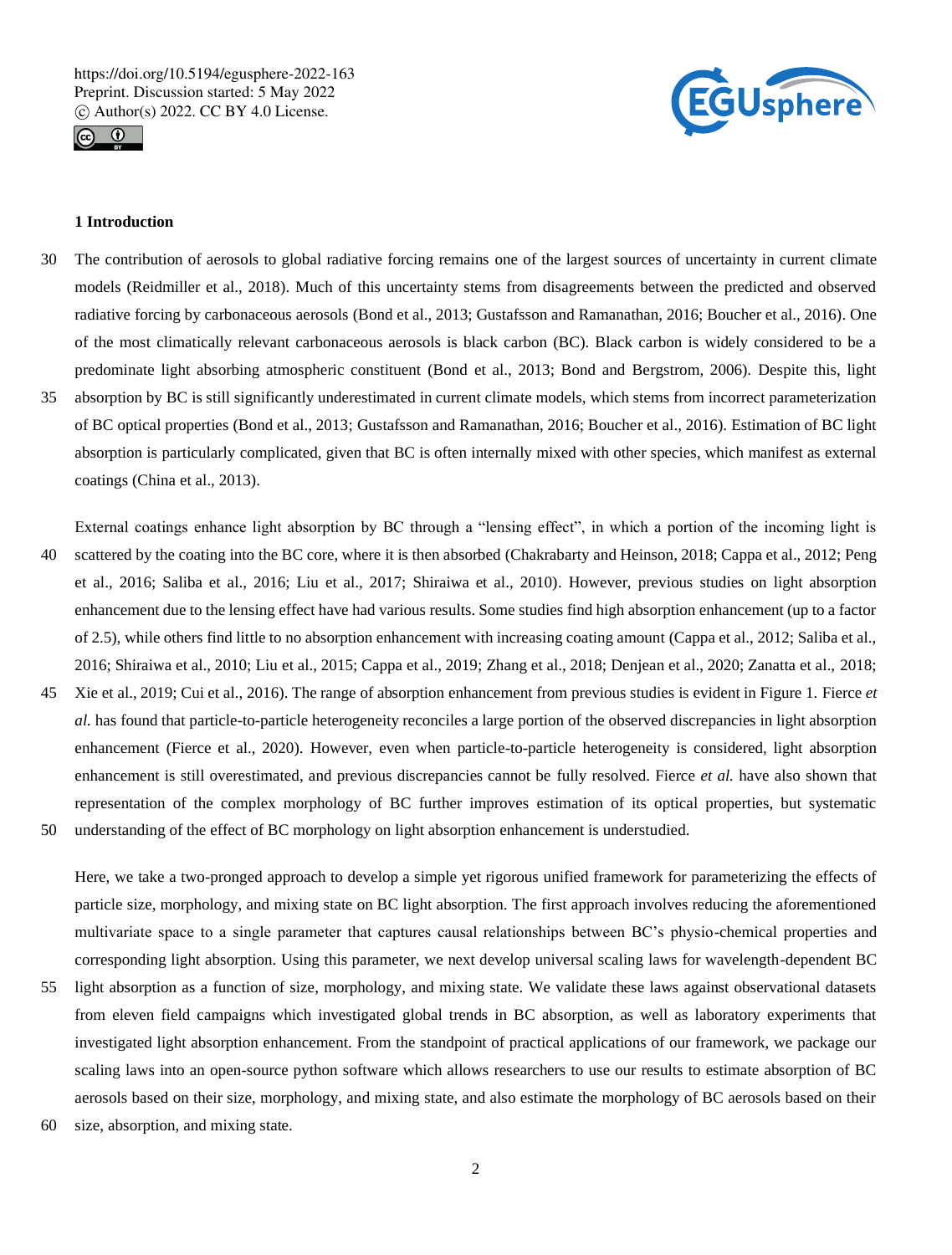





**Figure 1:** Results from previous studies on light absorption enhancement. Some studies find high absorption enhancement, which have had large discrepancies. Some studies find that absorption is enhanced by over twofold, while other studies find little to no absorption enhancement with increased coating amount 65 (Cappa et al., 2012; Denjean et al., 2020; Liu et al., 2015; Cappa et al., 2019; Shiraiwa et al., 2010; Zhang et al., 2018; Cui et al., 2016; Xie et al., 2019)**.** 

#### **2 Methods**

#### **2.1 Representation of diverse black carbon morphologies**

Black carbon is often modeled assuming a spherical core-shell configuration. However, soon after emission, BC aggregates have been found to have a lacy, fractal-like structure. Surface tension and capillary forces from the buildup of external coatings 70 can cause BC aggregates to collapse, and eventually take on a more spherical structure (China et al., 2013; Liu et al., 2017; Fierce et al., 2020; Wang et al., 2017). Recent studies have found that non-sphericity of BC containing particles (partial encapsulation of BC) can decrease absorption enhancement (Hu et al., 2022, 2021). While these findings are notable, previous studies have not observed a prevalence of partially-encapsulated BC, yet decreased light absorption enhancement is still observed (China et al., 2013; Fierce et al., 2020). Therefore, this study is focused on investigating the effects of core

75 restructuring on light absorption enhancement, rather than the effects of partial BC encapsulation.

To model the evolution of BC morphology, we utilize three aggregation models which represent fresh, partially collapsed, and fully collapsed BC aggregates. Fresh BC aggregates were created using an off-lattice diffusion-limited cluster-cluster aggregation model, which has been shown to accurately represent BC aggregates produced by combustion systems (Meakin, 1983, 1987). Partially and fully collapsed BC aggregates were respectively simulated with a percolation model and simple

80 cubic lattice stacking. These particles resemble electron microscope images of moderately and heavily coated BC, respectively (Fierce et al., 2020). Each simulated BC particle is comprised of monomers with radius equal to 20 nm (Bond et al., 2013). The amount of coating was quantified by the ratio of coating mass to BC mass  $(R_{BC})$ . Under this definition, increased  $R_{BC}$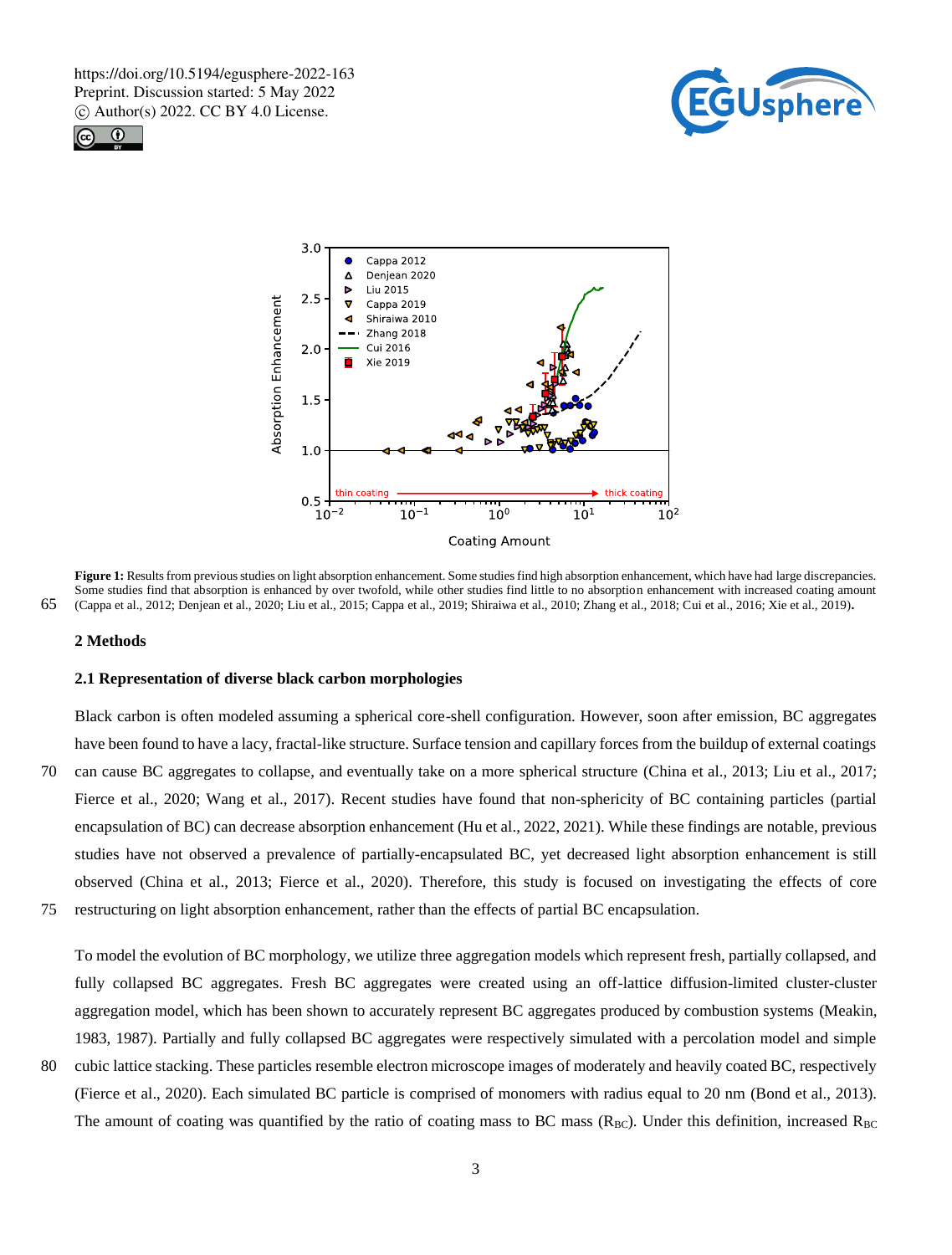



represents increasing coating amount, and  $R_{BC} = 0$  represents pure BC. The mass of the BC core and the coating material were determined per their volume and densities, 1.8  $g/cm<sup>3</sup>$  and 1.2  $g/cm<sup>3</sup>$ , respectively (Bond and Bergstrom, 2006). This study 85 utilized 345 aggregates, with BC masses between ~1 fg and ~70 fg, and R<sub>BC</sub> between 0 and 49. Figure 2 (panels a and c) shows examples of simulated fresh and fully collapsed BC aggregates, which represent the extremes of observed BC morphology. Qualitatively, the morphology of partially collapsed BC aggregates lies between that of fresh and fully collapsed aggregates. An example of a partially collapsed aggregate can be found in supplementary figure S1.



90 **Figure 2:** The first column shows examples of 3D structure of (a) freshly emitted (open aggregate) and (c) aged (collapsed aggregate) black carbon (BC) particles, which represent the extremes of BC morphology observed as a function of atmospheric processing in field and laboratory studies. The second column shows internal light absorption distribution across these aggregates, with light incident from the left of the particle. As BC becomes more compact, areas of decreased light absorption begin to emerge in the interior of the aggregate, which in turn leads to decreased MAC<sub>BC</sub>.

# **2.2 Calculation of optical properties**

- 95 The optical properties of the generated aggregates were calculated using the Amsterdam Discrete Dipole Approximation (ADDA 1.3b4) algorithm (Yurkin and Hoekstra, 2011). The ADDA algorithm calculated the absorption cross-section of each aggregate, which was then divided by the mass of the BC core to give mass absorption cross-section  $(MAC_{BC})$  of each aggregate. Much of the previous work which investigates light absorption by internally mixed BC measure absorption enhancement (Eabs). Absorption enhancement is commonly defined as absorption by internally mixed BC divided by absorption
- 100 by pure BC (Fierce et al., 2020). There are three common methods for estimating light absorption by pure BC: direct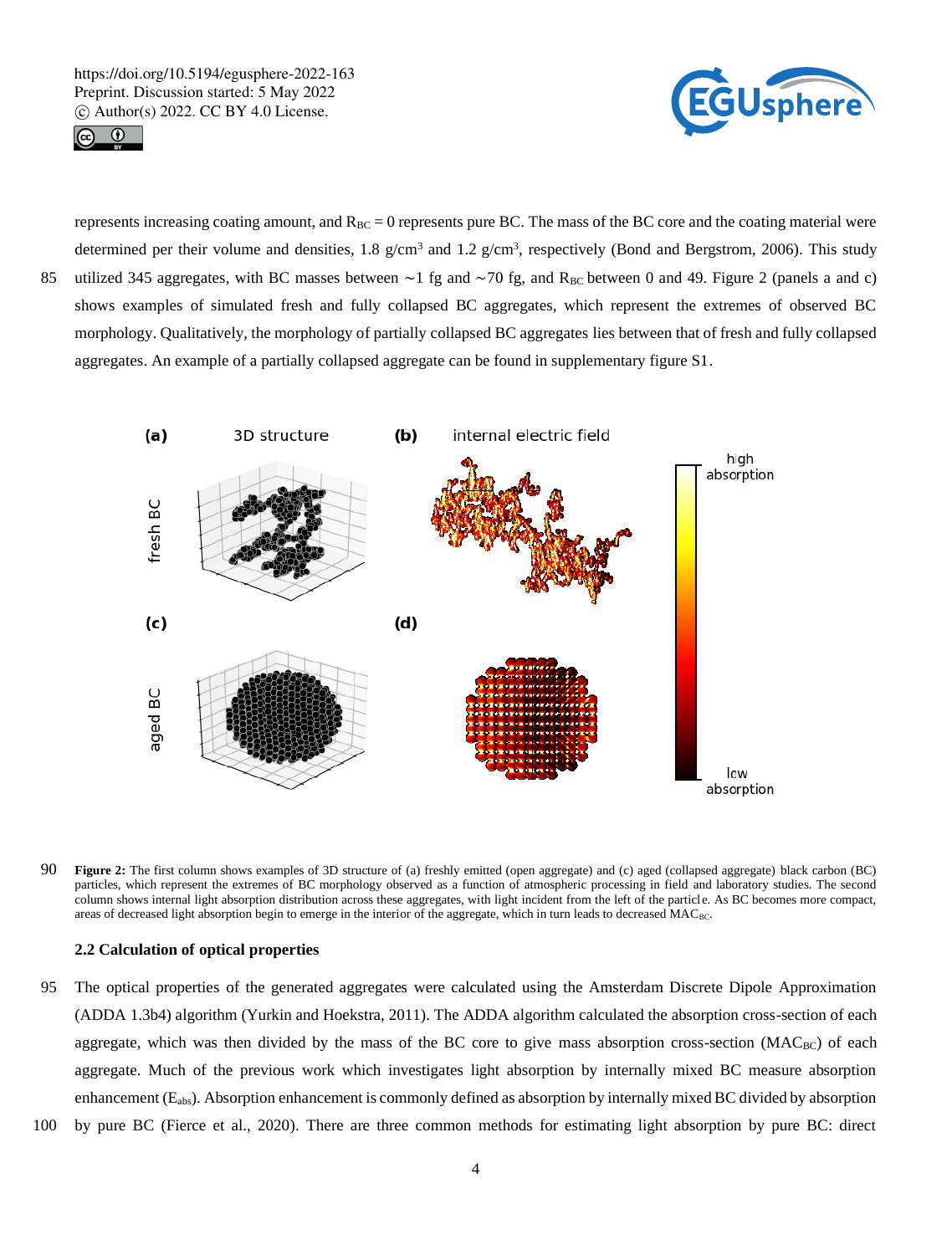



measurement (using thermodenuders to remove coating material), extrapolation of best fit lines of light absorption by internally mixed BC, and using literature values. All of these methods have challenges which can ultimately affect the reported value of Eabs. It has been found that thermodenuders may not remove low-volatility coating material, which leads to overestimation of light absorption by pure BC and underestimation of Eabs (Shetty et al., 2021). Extrapolation of absorption measurements by

- 105 internally mixed BC either assume that the morphology of BC does not affect light absorption, or that the morphology of BC remains fixed as coating accumulates. Finally, use of literature values to approximate light absorption by pure BC assumes that light absorption by fractal aggregates is equivalent to literature values of absorption by bulk BC. Rayleigh-Debye-Gans approximation of light absorption by fractal BC is significantly lower than commonly used literature values of absorption by pure BC (Bond and Bergstrom, 2006; Sorensen, 2001), indicating that use of literature values can also underestimate Eabs.
- 110 In order to avoid the errors associated with measurement of E<sub>abs</sub>, we instead focus our efforts on quantification of MAC<sub>BC</sub>. Absorption cross-section per BC mass is a common input of radiative transfer algorithms, and is vital in converting BC mass concentration to absorption coefficient (Bond et al., 2013). Accurate scaling of  $MAC_{BC}$  as a function of aggregate size, morphology, and mixing state will allow for subsequent calculation of Eabs which accounts for the evolution of BC morphology throughout its atmospheric lifetime.

#### 115 **2.3 Phase shift parameter is a unifying measure of size, morphology, and composition**

Previous studies of E<sub>abs</sub> have focused on the effects of a single dependent variable (absorption) as a function of a single independent variable (mixing state). However, detailed representation of the microphysical properties of BC leads to the introduction of several other measures which describe the size and morphology of BC, increasing the size of the variable set from two (absorption and mixing state) to four (size, morphology, absorption, and mixing state).

- 120 To reduce the size of the variable set, we utilize the phase shift parameter  $(\rho)$ , which is a unifying measure of both aggregate size and morphology. Physically,  $\rho$  describes the amount of phase shift that light accumulates when passing through a particle (Heinson and Chakrabarty, 2016; Sorensen and Fischbach, 2000). When  $\rho$  is less than one, there is not a significant amount of phase shift in the incident wave, and the particle-light interactions are well described by Rayleigh approximations. Conversely, when  $\rho$  is greater than one, the particle-light interactions are well described by geometric optics (Sorensen and
- 125 Fischbach, 2000). In this work,  $\rho$  is used to describe the size and morphology of the BC core, not the entire particle (BC core + coating). Therefore, in the remaining text we refer to the core phase shift parameter ( $\rho_{BC}$ ) to distinguish from the phase shift parameter of the entire particle. The core phase shift parameter is given by (Debye, 1958)

$$
\rho_{BC} = \frac{4\pi R_g}{\lambda} \left| m_{eff} - 1 \right|,\tag{1}
$$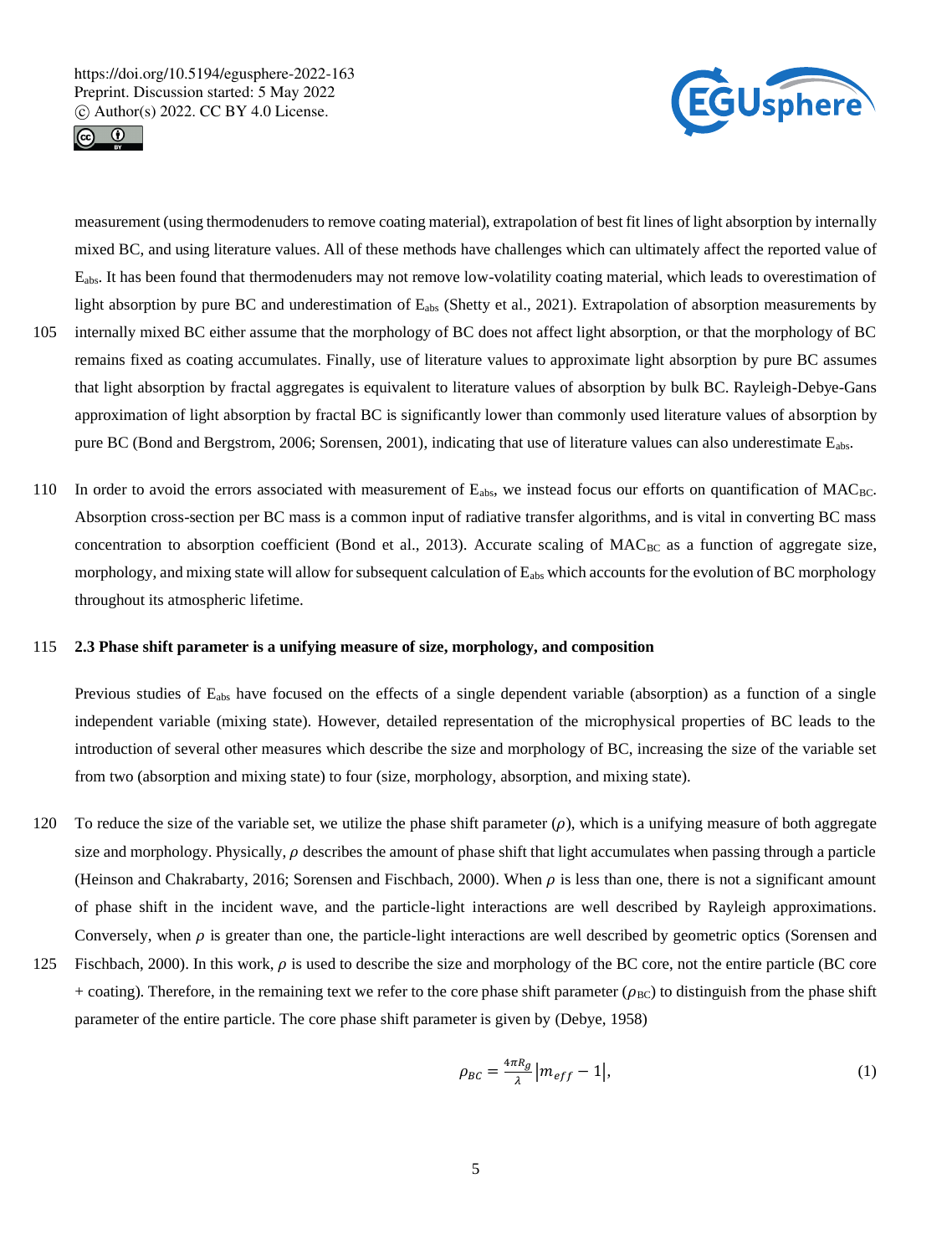



Where  $\lambda$  is the wavelength of incident light,  $R_g$  is the particle radius of gyration (size metric), and  $m_{\text{eff}}$  is the effective complex 130 index of refraction, which in turn is given by

$$
\phi\left(\frac{m^2-1}{m^2+2}\right) = \left(\frac{m_{eff}^2-1}{m_{eff}^2+2}\right).
$$
\n(2)

Here,  $\phi$  is the BC monomer packing fraction and *m* is the BC complex refractive index. The BC refractive index is fixed at 1.95+0.79i (Bond and Bergstrom, 2006). The BC monomer packing fraction was calculated as the volume of BC which lies within a sphere of radius  $R_g$  (centered at the center of mass) divided by the volume of a sphere with radius  $R_g$ . It is important 135 to note that all parameters used in equation 1 and 2 describe the BC core, not the entire particle. It is also important to note that the dynamic compositional changes which a BC particle undergoes during atmospheric processing are captured by *meff* in equation 2 (Heinson et al., 2017). As BC becomes more internally mixed, manifested as thicker shell coatings, two competing processes occur (Fierce et al., 2020). The first is that voids within BC aggregates become filled with coating material, leading to decreased  $\phi$ . The second is that the BC core will begin to collapse due to surface tension and capillary forces, and  $\phi$  will 140 increase. Both of these changes will affect  $m_{\text{eff}}$  and eventually  $\rho_{\text{BC}}$ .

The consequence of increased  $\rho_{BC}$  on light absorption can be seen in Figure 2(b) and (d), which show internal fields of the BC aggregates shown in Figure 1(a) and (c). For fresh aggregates (with  $\rho_{BC} \ll 1$ ), light is able to fully illuminate the aggregate, and the entire volume contributes to light absorption. However, for fully collapsed aggregates (with  $\rho_{BC} > 1$ ), light is not able to illuminate the far interior of the particle, leading to areas of decreased light absorption. Therefore, if  $\rho_{BC}$  of a particle 145 significantly increases, its light absorption properties will change significantly. It should be noted that since  $\rho_{BC}$  is a function

of both morphology and size of aggregates, full core collapse will not always lead to  $\rho_{BC} > 1$ . Aggregates with a small number of monomers may never achieve  $\rho_{BC} > 1$ , even when the monomer packing fraction reaches unity.

#### **3 Results and Discussion**

**3.1 Sensitivity of MACBC to coating refractive index**

150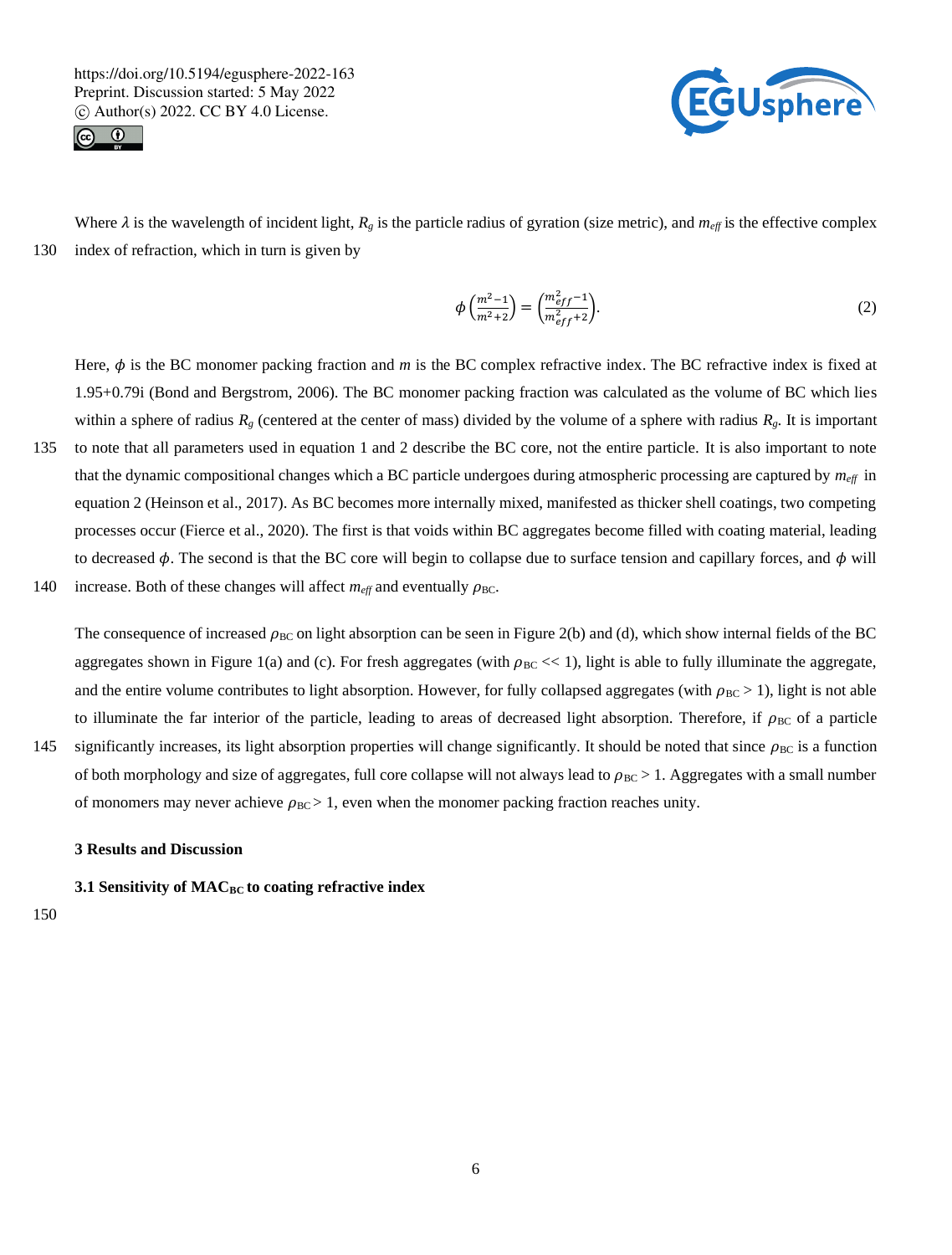





**Figure 3:** Change in MAC<sub>BC</sub> per change in coating real refractive index (ΔMAC<sub>BC</sub>/Δ*n<sub>coat</sub>*) and change in MAC<sub>BC</sub> per change in coating imaginary refractive index (ΔMAC<sub>BC</sub>/Δ $\kappa_{\text{cost}}$ ). We find that ΔMAC<sub>BC</sub>/Δ $\kappa_{\text{cost}}$  is from 4 to 16 times greater than ΔMAC<sub>BC</sub>/Δ $n_{\text{cool}}$ , depending on R<sub>BC</sub>. These results imply that the choice of coating imaginary refractive index is more important than the choice of coating real refractive index when calculating MAC<sub>BC</sub>.

To examine the effects of coating refractive index, we calculate  $MAC_{BC}$  of 30 randomly selected BC aggregates with coating real refractive index ( $n_{coal}$ ) of 1.45, 1.55, and 1.65, and coating imaginary refractive index ( $\kappa_{coal}$ ) of 0.00, 0.05, and 0.1. Figure 3 shows the change in MAC<sub>BC</sub> per change in *n<sub>coat</sub>* (ΔMAC<sub>BC</sub>/Δ*n<sub>coat</sub>*) and change in MAC<sub>BC</sub> per change in  $\kappa_{\text{coat}}$  (ΔMAC<sub>BC</sub>/Δ $\kappa_{\text{coat}}$ ). We find that  $\Delta MAC_{BC}/\Delta K_{\text{coat}}$  is always greater than  $\Delta MAC_{BC}/\Delta n_{coat}$ , and increases with increased R<sub>BC</sub>. These results show that 160 the choice of  $\kappa_{\text{coat}}$  is more important than the choice of  $n_{\text{coat}}$  when calculating MAC<sub>BC</sub>. Given this, we further investigate scaling of MACBC with coat between 0.00 and 0.05, but coating *ncoat* remained fixed at 1.55 (Bond and Bergstrom, 2006). In the context of field and laboratory measurements, particles with  $\kappa_{\text{cot}} = 0.00$  are representative of BC which is internally mixed with nonrefractory material, such as  $\alpha$ -pinene and sulfuric acid (Fierce et al., 2020). Particles with  $\kappa_{\text{cot}} > 0.00$  are representative of BC which is internally mixed with absorbing material, such as brown carbon (Liu et al., 2015).

#### 165 **3.1 Phase shift parameter controls light absorption**

Figure 4 shows MAC<sub>BC</sub> as a function of  $\rho_{BC}$  and R<sub>BC</sub> for incident wavelength ( $\lambda$ ) of 532 nm. Panels b, d, and f of Figure 4 show the clear emergence of two regimes separated by  $\rho_{BC} = 1$  (dashed line). For  $\rho_{BC} \le 1$ , MAC<sub>BC</sub> increases with increased  $R_{BC}$ , but is independent of  $\rho_{BC}$ . For  $\rho_{BC} > 1$ , MAC<sub>BC</sub> decreases with increased  $\rho_{BC}$ , and the rate of decrease is dependent on  $R_{BC}$ . The finding of decreased light absorption for  $\rho_{BC} > 1$  is consistent with a recent study which also found decreased MAC<sub>BC</sub>

170 with increasing aggregate size (Romshoo et al., 2021). Best-fit lines for the scaling of  $MAC_{BC}$  as a function of  $R_{BC}$  are shown as solid lines in Figure 4, and are summarized by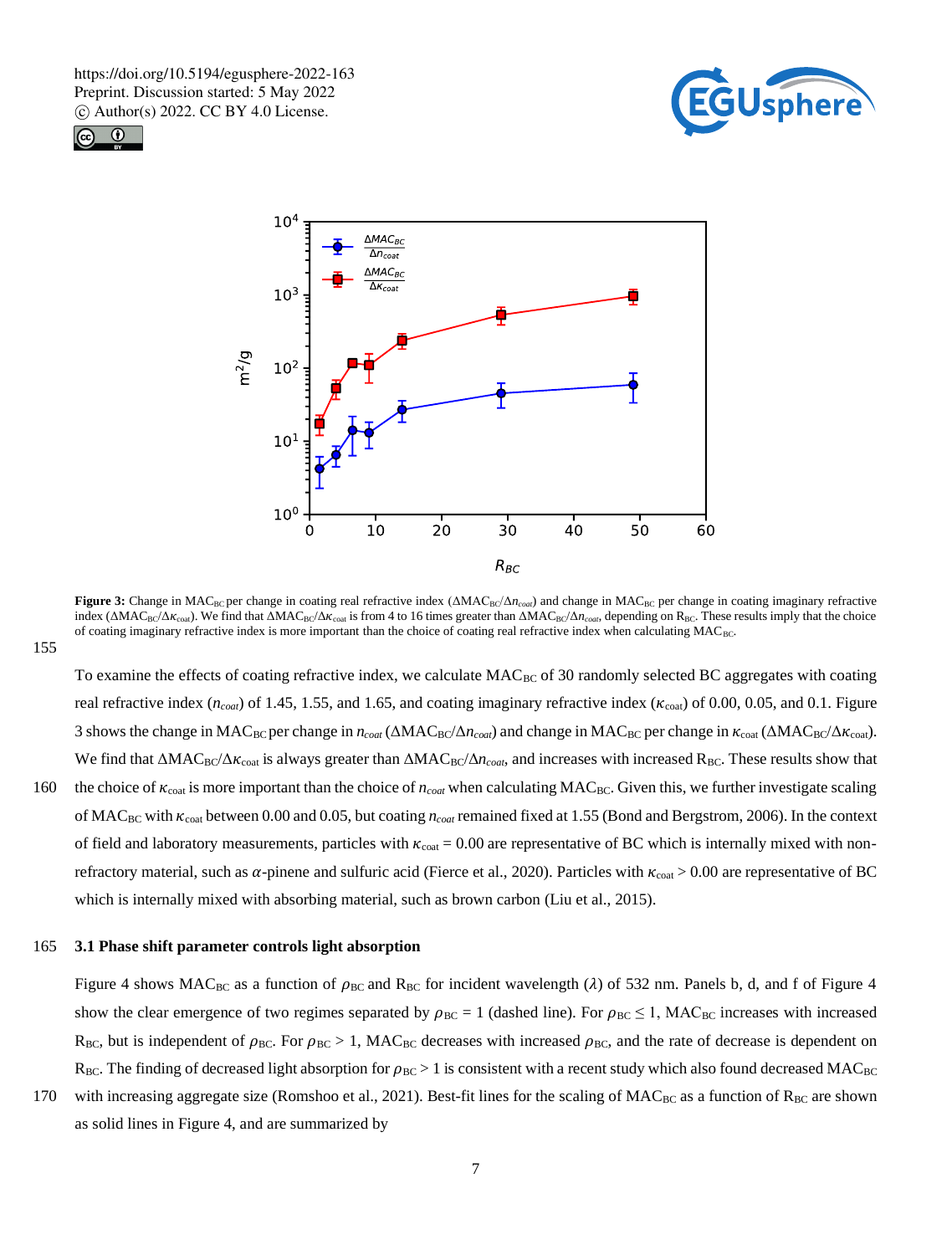



$$
\frac{\partial MAC_{BC}}{\partial R_{BC}} = \begin{cases} MAC_0 \left( \frac{\lambda}{\lambda_0} \right)^{-AAE} \left\{ \frac{1}{C} \left[ AC^{-B} \Gamma(B+1,C) \right] - 2 - \frac{1}{C} \left[ A (R_{BC} + 1)^B \left( C (R_{BC} + 1) \right)^{-B} \Gamma(B+1,C(R_{BC} + 1) \right] \right\} + 3\kappa_{coat}(R_{BC} + 1) \right\}, \ \rho_{BC} \le 1 \quad (3a)
$$
\n
$$
MAC_0 \left( \frac{\lambda}{\lambda_0} \right)^{-AAE} \left\{ \frac{D}{E-1} \left[ \left( \frac{1}{\rho_{BC}} \right)^{E-1} - 1 \right] + \frac{D}{1-2E} \left[ \left( \frac{1}{\rho_{BC}} \right)^{2E-1} - 1 \right] \right\} + MAC_{BC}(R_{BC}, \rho_{BC} \le 1), \quad \rho_{BC} > 1 \quad (3b)
$$

175 Where A, B, and C are constants,  $\Gamma$  is the incomplete gamma function, and  $\kappa_{\text{cont}}$  is the imaginary part of the coating refractive index. The fitting parameters  $D$  and  $E$  are functions of  $R_{BC}$ , given by

$$
X = x_1 + \frac{x_2 - x_1}{1 + exp[x_3(R_Bc - x_4)]}.\tag{4}
$$

180 Where X generically represents D or E, and  $x_{[1,2,3,4]}$  denotes  $d_{[1,2,3,4]}$  or  $e_{[1,2,3,4]}$ . Finally, MAC<sub>0</sub> is the average MAC<sub>BC</sub> at  $\lambda = 532$ nm of uncoated aggregates with  $\rho_{BC} \le 1$  (6.819 m<sup>2</sup>/g) and AAE is the absorption Angstrom exponent for pure BC (1.158). The value of all constants used in equations 3 and 4 can be found in Table 1. Details regarding the acquisition of AAE can be found in supplementary figure S2.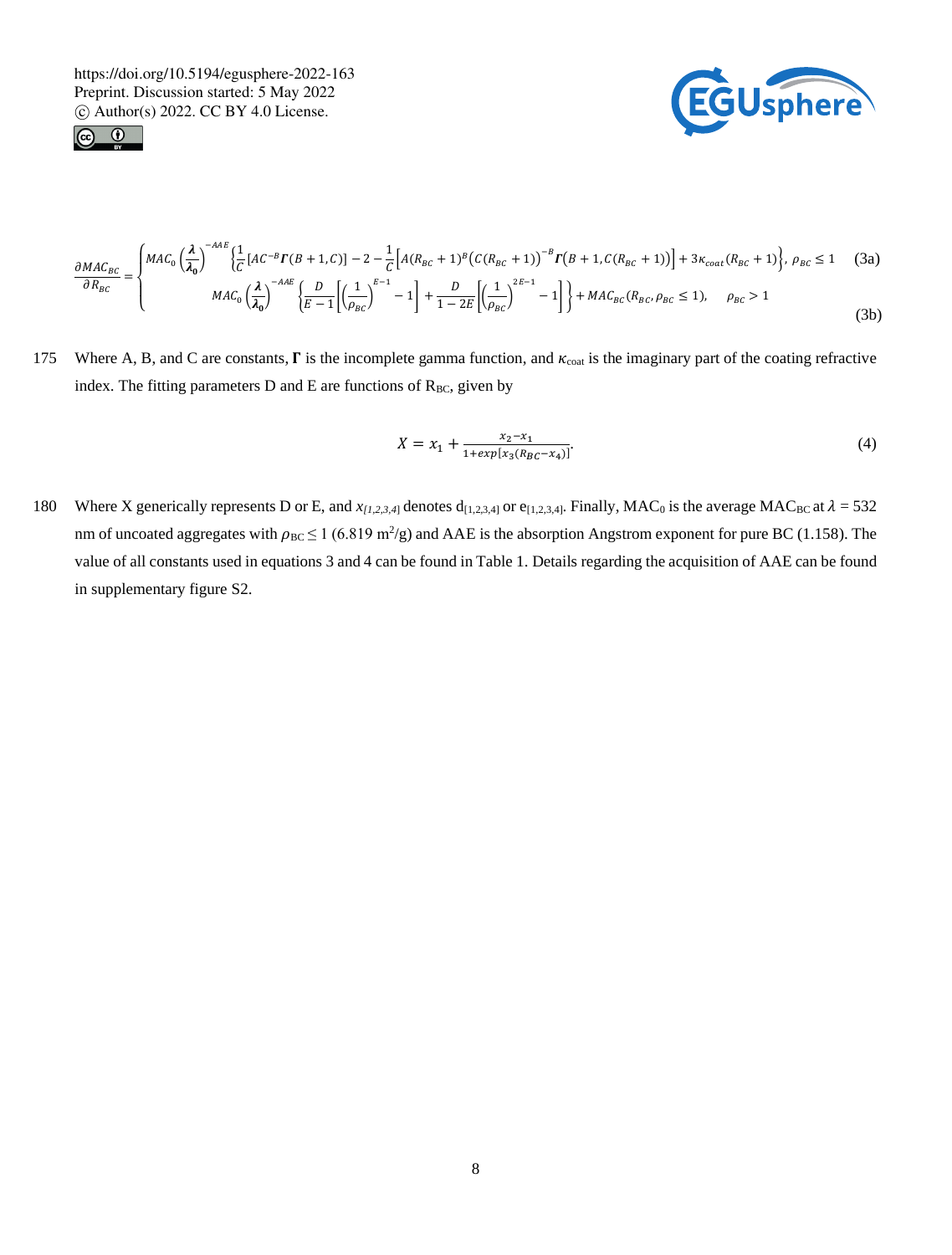





185

**Figure 4.** Data and fitting of MAC<sub>BC</sub> as a function of  $\rho_{BC}$  and  $R_{BC}$  for BC internally mixed with coating imaginary refractive index ( $\kappa_{\text{coat}}$ ) of 0.00 (a-b), 0.01  $(c-d)$ , and 0.05  $(e-f)$ . We find that for constant  $\rho_{BC}$ , MAC<sub>BC</sub> increases with increasing R<sub>BC</sub>. Additionally, for constant R<sub>BC</sub>, MAC<sub>BC</sub> decreases when  $\rho_{BC}$ surpasses unity. Solid lines show scaling of  $MAC_{BC}$  given by equation 3.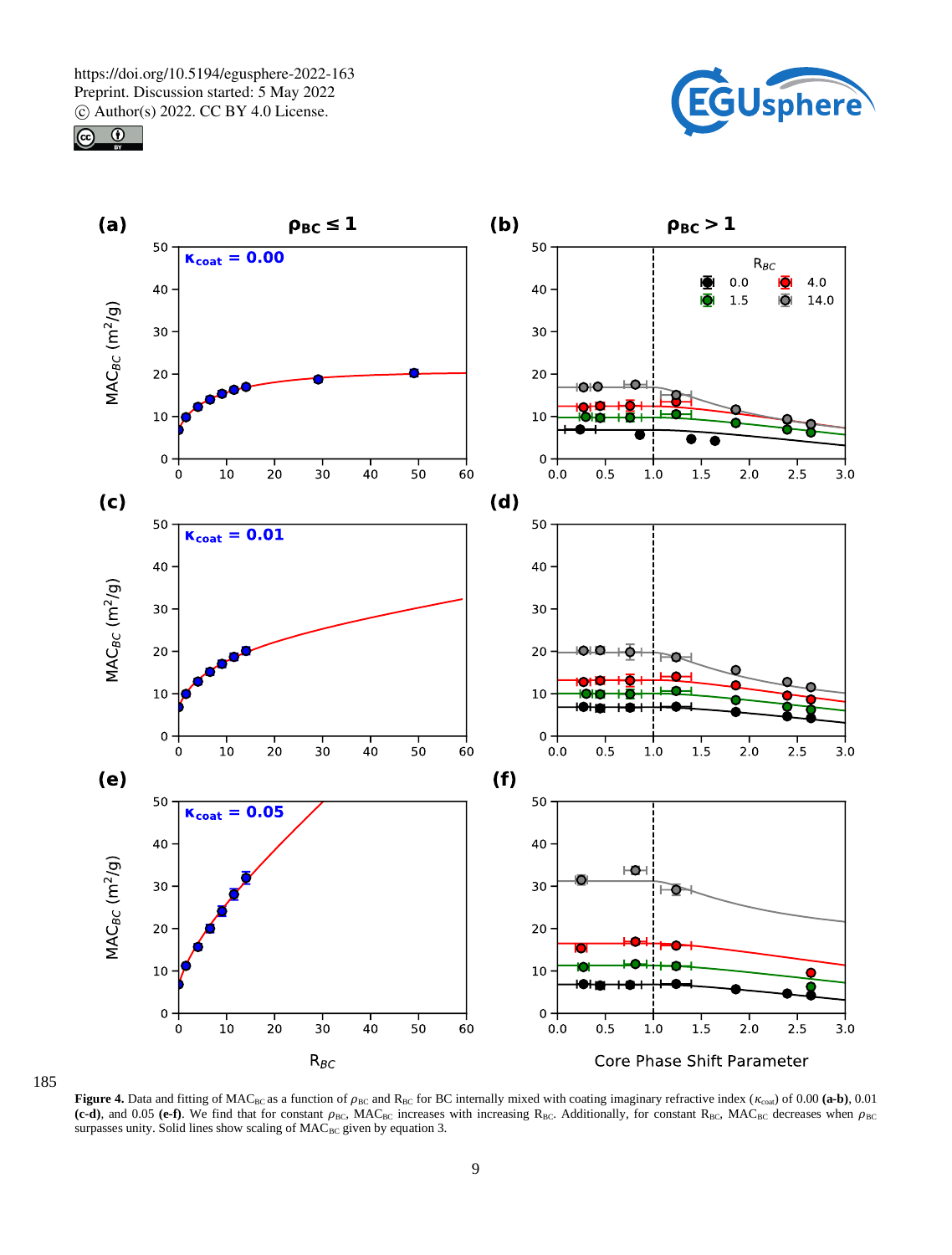



190 We find AAE which is consistent with previously reported values (Bond et al., 2013; Romshoo et al., 2021), and fitting parameter B which is consistent with a previous numerical study of coated BC aggregates with  $\rho_{BC} \le 1$  (Chakrabarty and Heinson, 2018). The value of MAC<sub>0</sub> is less than commonly used literature values of pure BC (7.75 m<sup>2</sup>/g) (Bond et al., 2013), but slightly greater than Rayleigh-Debye-Gans approximation for  $MAC_{BC}$  of fractal aggregates (5.01 m<sup>2</sup>/g) (Sorensen, 2001). Figure 5(a) shows residual plots for the fitting of MAC<sub>BC</sub> using equation 3. On average, equation 3 overestimates MAC<sub>BC</sub> at  $\lambda$ 195 = 532 nm by 0.26%, with standard deviation of 5.45%. Generally, relative errors increase as  $R_{BC}$  increases, as shown by Figure 5(b). However, equation 3 does not consistently overestimate or underestimate MAC<sub>BC</sub>.



**200 Figure 5. (a)** Residual plot of fitting of equation 3. On average, equation 3 overestimates MAC<sub>BC</sub> by 0.26%, with standard deviation of 5.45% (μ and σ, respectively). **(b)** MAC<sub>BC</sub> calculated using equation 3 as a function of MAC<sub>BC</sub> from ADDA. Equation 3 accurately predicts MAC<sub>BC</sub> from the mixing state and morphology of the BC aggregates used to develop equation 3, but relative errors increase with increased RBC.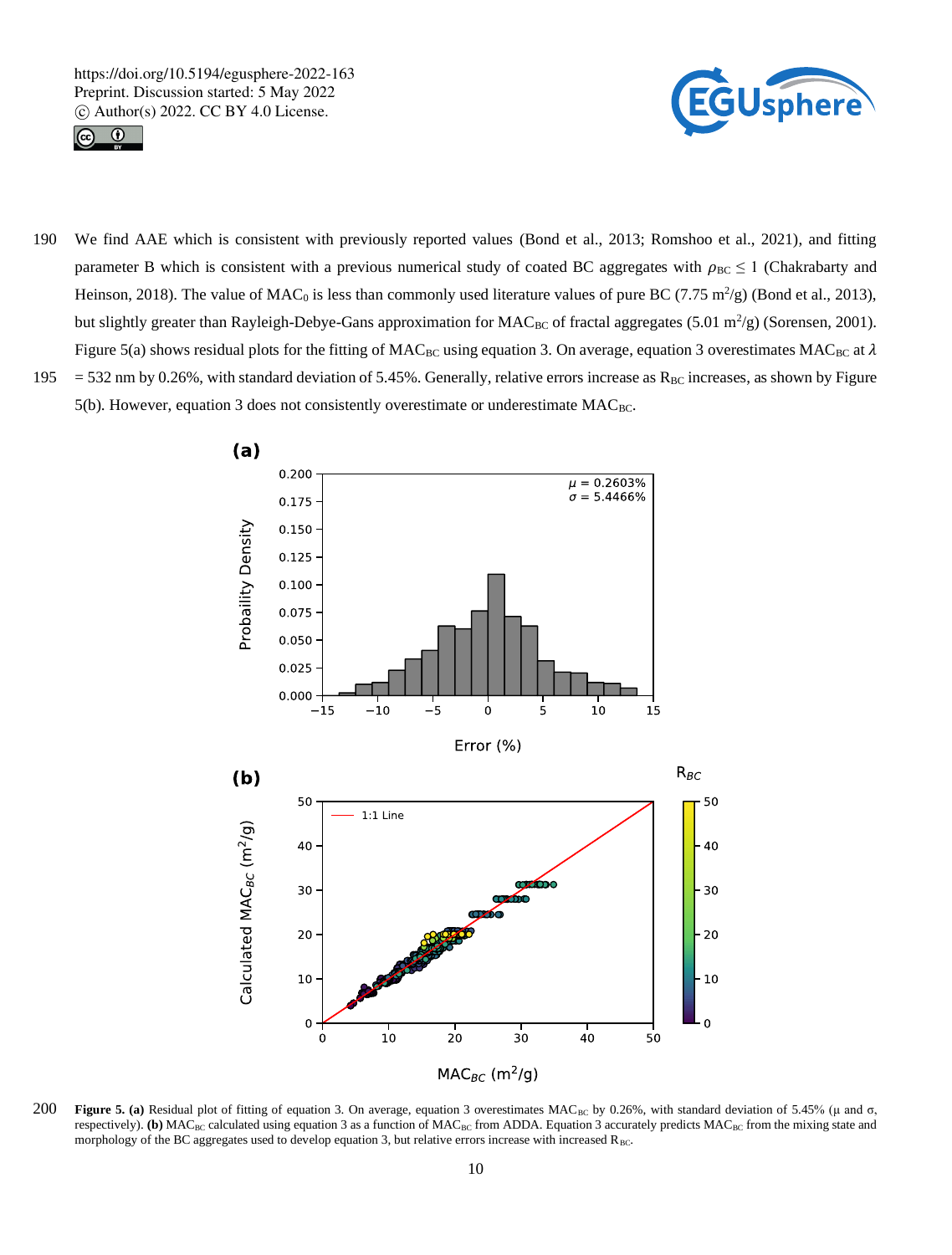



| <b>Constant</b>       | <b>Value</b> | 95% CI |
|-----------------------|--------------|--------|
| A                     | $-1.189$     | 0.029  |
| B                     | $-0.674$     | 0.006  |
| $\mathbf C$           | 0.043        | 0.0007 |
| d <sub>1</sub>        | 5.679        | 0.027  |
| d <sub>2</sub>        | 1.066        | 0.058  |
| $\mathbf{d}_3$        | 0.264        | 0.010  |
| d4                    | 11.421       | 0.137  |
| e <sub>1</sub>        | 2.440        | 0.017  |
| e <sub>2</sub>        | 0.593        | 0.024  |
| e <sub>3</sub>        | 0.418        | 0.020  |
| <b>e</b> <sub>4</sub> | 10.106       | 0.131  |
| $MAC_0 (m^2/g)$       | 6.819        | 0.131  |
| AAE                   | 1.158        | 0.028  |

Table 1. Value of constants used for fitting of MAC<sub>BC</sub>.

205

#### **3.2 Wavelength dependency and limitations of core-shell Mie theory**

Coated BC is conventionally modeled with a core-shell morphology, using Mie theory to calculate its light absorption properties (Bond and Bergstrom, 2006). Our results indicate that misrepresentation of BC morphology will inevitably lead to errors in calculation of its light absorbing properties. To highlight this point, Figure 6 compares the accuracy equation 3 in 210 calculating MAC<sub>BC</sub> of 15 randomly selected aggregates with  $\lambda = 405$  nm, 532 nm, 880 nm, and 1200 nm to Mie theory calculations for mass-equivalent spheres (with  $\kappa_{\text{coat}} = 0.00$ ). Figure 6 shows that across wavelengths, equation 3 accurately calculates  $MAC_{BC}$ , with average error of 4.03  $\pm$  10.94%. Conversely, Mie theory is much less reliable in calculating MAC<sub>BC</sub>, with average error of -7.87  $\pm$  22.71%. Most notably, we find that Mie theory consistently overestimates light absorption by BC aggregates with  $p_{BC} > 1$ , with error reaching over 70% for  $p_{BC} \approx 3$ . This observation is in line with several previous studies

215 which find that Mie theory greatly overestimates MAC<sub>BC</sub> of coated BC (Cappa et al., 2019; Fierce et al., 2020).

It should be noted that the development of equation 3 involved only data points for  $\lambda = 532$  nm. However, previous work has shown that enhancement of MAC<sub>BC</sub> is independent of  $\lambda$  (Chakrabarty and Heinson, 2018), indicating that results obtained for  $\lambda = 532$  nm are applicable to other wavelengths. Therefore, Figure 6 (c-d) also shows the utility of equation 3 in calculating MAC<sub>BC</sub> across wavelengths.

220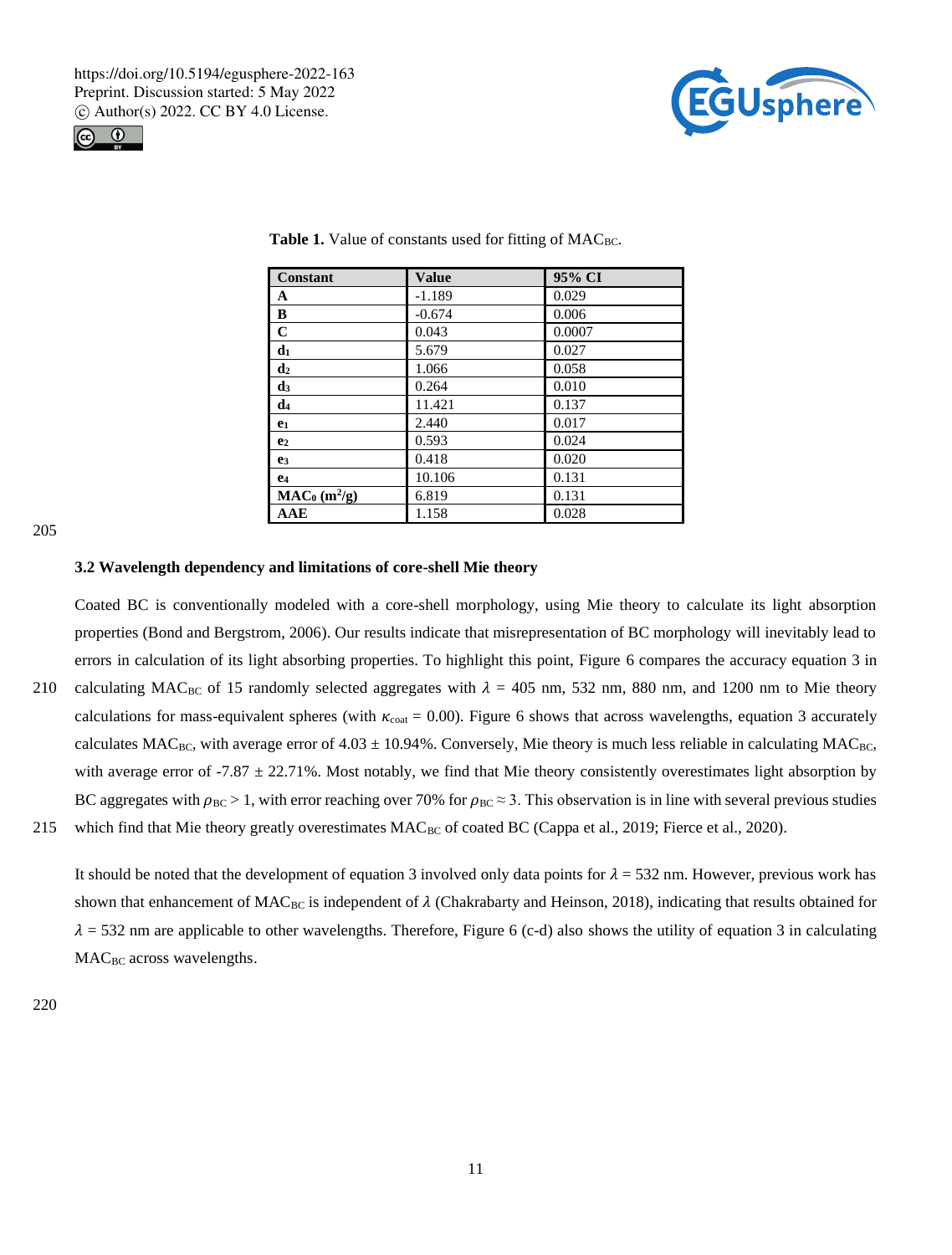





**Figure 6. (a-b)** MAC<sub>BC</sub> calculated using Mie theory (calculated MAC<sub>BC</sub>) as a function of MAC<sub>BC</sub>, and error incurred by using Mie theory as a function of core phase shift parameter ( $\rho_{BC}$ ). (c-d) MAC<sub>BC</sub> calculated using equation 3 (calculated MAC<sub>BC</sub>) as a function of MAC<sub>BC</sub>, and error incurred by using equation 225 3 as a function of  $\rho_{BC}$ . On average, equation 3 predicts MAC<sub>BC</sub> to within 4.03 ± 10.94%, while Mie theory predicts MAC<sub>BC</sub> with average error of -7.87 ± 22.71%. Equation 3 is particularly more accurate than Mie theory for aggregates with  $\rho_{BC} > 1$ , indicating that  $\rho_{BC}$  is vital in estimating MAC<sub>BC</sub> throughout the lifetime of BC.

#### **3.3 Validation of scaling laws with field and laboratory observations**

Figure 7(a) shows the scaling of MAC<sub>BC</sub> with R<sub>BC</sub> for aggregates with  $\rho_{BC} \le 1$ , along with data from studies which find 230 significant increases of MACBC with increasing RBC (Yu et al., 2019; Saliba et al., 2016; Liu et al., 2015; Xie et al., 2019; Denjean et al., 2020; Zanatta et al., 2018). We find that  $MAC_{BC}$  from these studies closely matches the behavior of equation 3a, indicating that these studies were measuring light absorption properties of aggregates with  $\rho_{BC} \leq 1$ . It has been hypothesized that large values of  $MAC_{BC}$  in these studies could be the result of absorbing coatings. However, we find that the data from these studies closely matches scaling of MAC<sub>BC</sub> with  $\kappa_{\text{cotat}}$  fixed at 0.00. The assumption that  $\kappa_{\text{cotat}} = 0.00$  is bolstered by the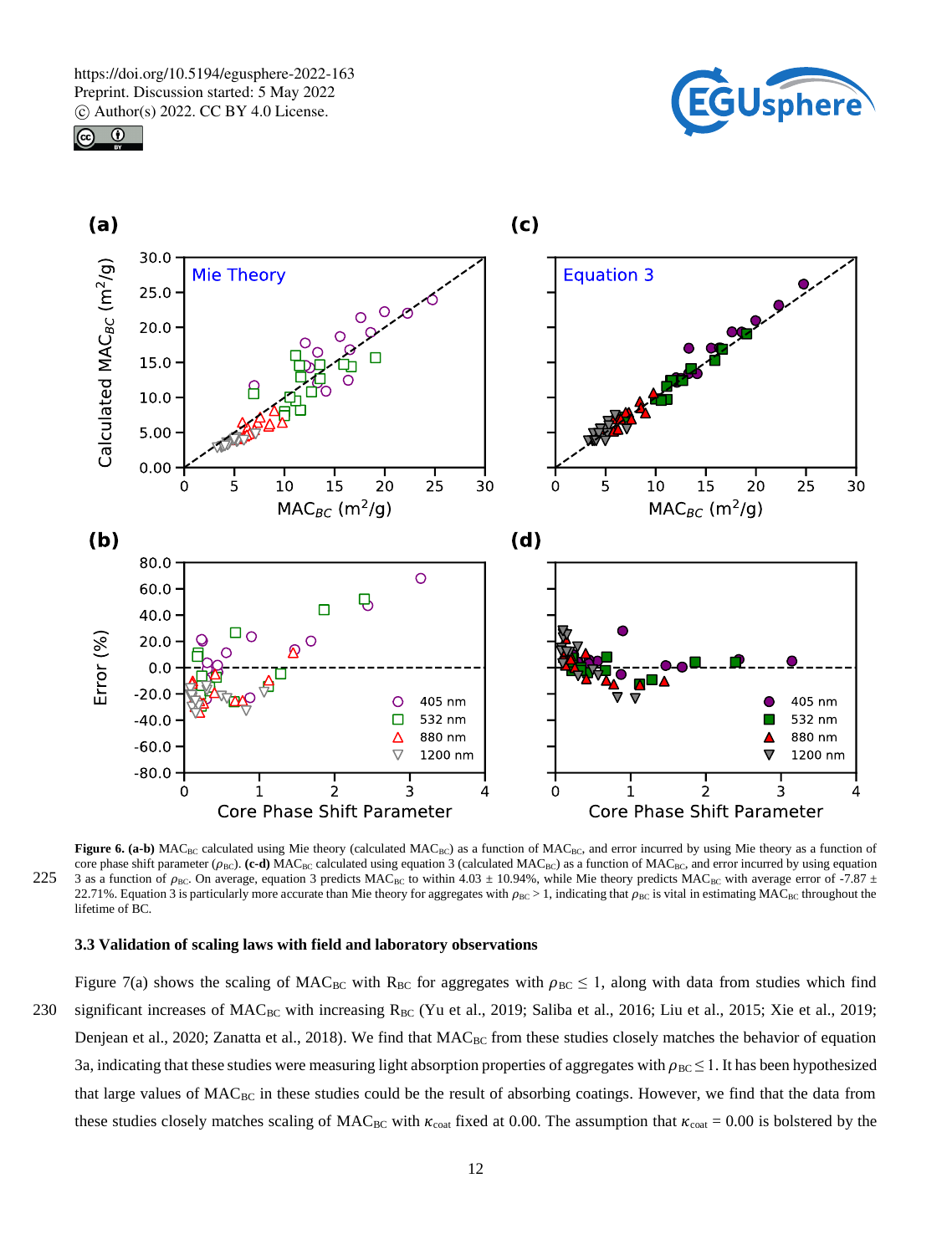



235 fact that refractory organics absorb preferentially at ultraviolet wavelengths (Chakrabarty et al., 2010; Sumlin et al., 2018; Kirchstetter et al., 2004; Sengupta et al., 2018; Shamjad et al., 2018), and we have only included data from visible and nearinfrared wavelengths.



 $(a)$ 



 $\rho_{BC} > 1$ 

| Study         | Wavelength (nm) | Рвс               |
|---------------|-----------------|-------------------|
| Cappa 2012    | 532             | $2.294 \pm 0.38$  |
| Cui 2016      | 678             | $1.673 \pm 0.269$ |
| Cappa 2019    | 532             | $2.579 \pm 0.218$ |
| Shiraiwa 2010 | 532             | $1.803 \pm 0.689$ |
| Zhang 2018    | 880             | $1.459 \pm 0.305$ |
|               |                 |                   |

240 **Figure 7. (a)** Scaling of MAC<sub>BC</sub> with R<sub>BC</sub> for aggregates with  $\rho_{BC} \le 1$  (equation 3a, solid lines), compared to the findings of several other studies which find significant  $MAC_{BC}$  (Yu et al., 2019; Saliba et al., 2016; Liu et al., 2015; Xie et al., 2019; Denjean et al., 2020; Zanatta et al., 2018). We find that measurements from these studies are well described by equation 3a, indicating that the aggregates measured in these studies had  $\rho_{BC} \leq 1$ . (b) Previous studies which find little to no increase in MAC<sub>BC</sub> with increasing R<sub>BC</sub>, and the corresponding average  $\rho_{BC}$  which replicates the measured MAC<sub>BC</sub>. Using equation 3b, we are able to estimate  $\rho_{BC}$  of aggregates from studies which find values of MAC<sub>BC</sub> which are significantly lower than that predicted by equation 3a (Cappa et al., 2012; 245 Shiraiwa et al., 2010; Cappa et al., 2019; Zhang et al., 2018; Cui et al., 2016). Error in  $\rho_{BC}$  is one standard-deviation.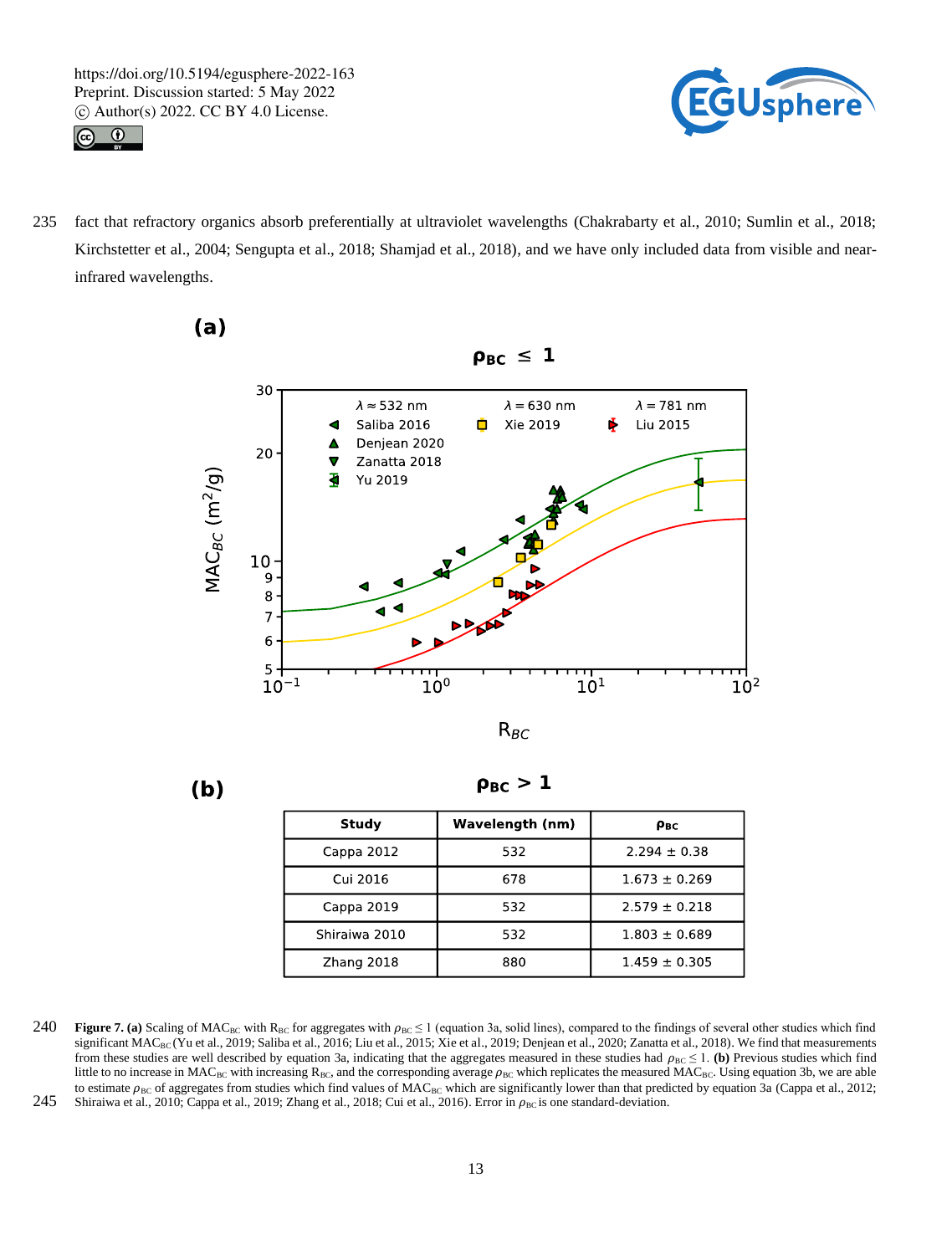



Figure 7(b) shows a table of previous studies which find little to no increase in  $MAC_{BC}$  with increasing  $R_{BC}$ , and the corresponding average  $\rho_{BC}$  which replicates the measured MAC<sub>BC</sub>. The average  $\rho_{BC}$  was found by solving equation 3b, inserting each measured R<sub>BC</sub> and corresponding MAC<sub>BC</sub>. The importance of  $\rho_{BC}$  in estimation of MAC<sub>BC</sub> is evident when 250 comparing experimentally-measured MAC<sub>BC</sub> for different studies shown in Figure 3(b). For example, Cappa *et al.* 2019 sampled coated BC aggregates in Fontana and Fresno, California, and find little to no increase in MAC<sub>BC</sub>, even with  $R_{BC} > 10$ (Cappa et al., 2019). They postulate that the low value of MACBC is due to unequal distribution of coating material between BC particles. Separate studies have shown that uneven distribution of coating can cause decreased  $MAC_{BC}$ , but thorough consideration of heterogeneous coating amounts fails to fully explain low  $MAC_{BC}$  observed in the field (Fierce et al., 2020). 255 Therefore, our results suggest that elevated  $\rho_{BC}$  due to core restructuring may be partially responsible for low MAC<sub>BC</sub> observed by Cappa *et al.* 2019*,* further highlighting the importance of the diversity of BC morphology *and* mixing state in estimation of its light absorption properties.

#### **3.4 Applications of the developed framework**

The scaling laws given in this work allow experimentalists to carry out two procedures. The first is the forward procedure, 260 where experimentally-measured BC mass, mixing state, and coating refractive index are combined with assumed BC morphology, and  $MAC_{BC}$  is calculated. The second is the inverse procedure, where experimentally-measured BC mass, mixing state, and MAC<sub>BC</sub> are inputs and BC morphology is output. Further, the inverse and forward procedures can be combined to estimate  $\kappa_{\text{coat}}$ . We have developed an open-source python package, called the 'python BC absorption package' (pyBCabs), which performs the forward and inverse functions. The following sections provide a brief overview of pyBCabs, as well as 265 examples of inverse problems and estimation of  $\kappa_{\text{cont}}$ . Further details regarding the functionality of the package, as well as

more examples of forward and inverse problems for single BC particles and distributions of BC particles can be found at https://pybcabs.readthedocs.io/en/latest/index.html.

#### **3.4.1 Forward procedure for light absorption properties**

In the forward procedure, experimentally measured  $R_{BC}$  and single particle BC mass are first combined with the assumed 270 morphology of BC and  $\kappa_{\text{coal}}$ . Then,  $\rho_{\text{BC}}$  is calculated using equations 1 and 2, based on the assumed morphology and BC mass. Finally,  $MAC_{BC}$  is calculated using equation 3(a) or 3(b). A flowchart of the forward procedure is shown by the dashed lines in Figure 8(a). As an example, a fresh BC particle with mass-equivalent diameter of 300 nm and  $R_{BC} = 3.68$  is input to the forward procedure along with the wavelength of interest (405 nm), and  $MAC_{BC} = 16.703$  m<sup>2</sup>/g is output. A BC particle with the same characteristics of the previous example, but with a fully collapsed BC core would have MAC<sub>BC</sub> of 11.46 m<sup>2</sup>/g. This

275 example demonstrates the utility of the developed framework in evaluating changes in MAC<sub>BC</sub> as coating-induced restructuring occurs during atmospheric processing.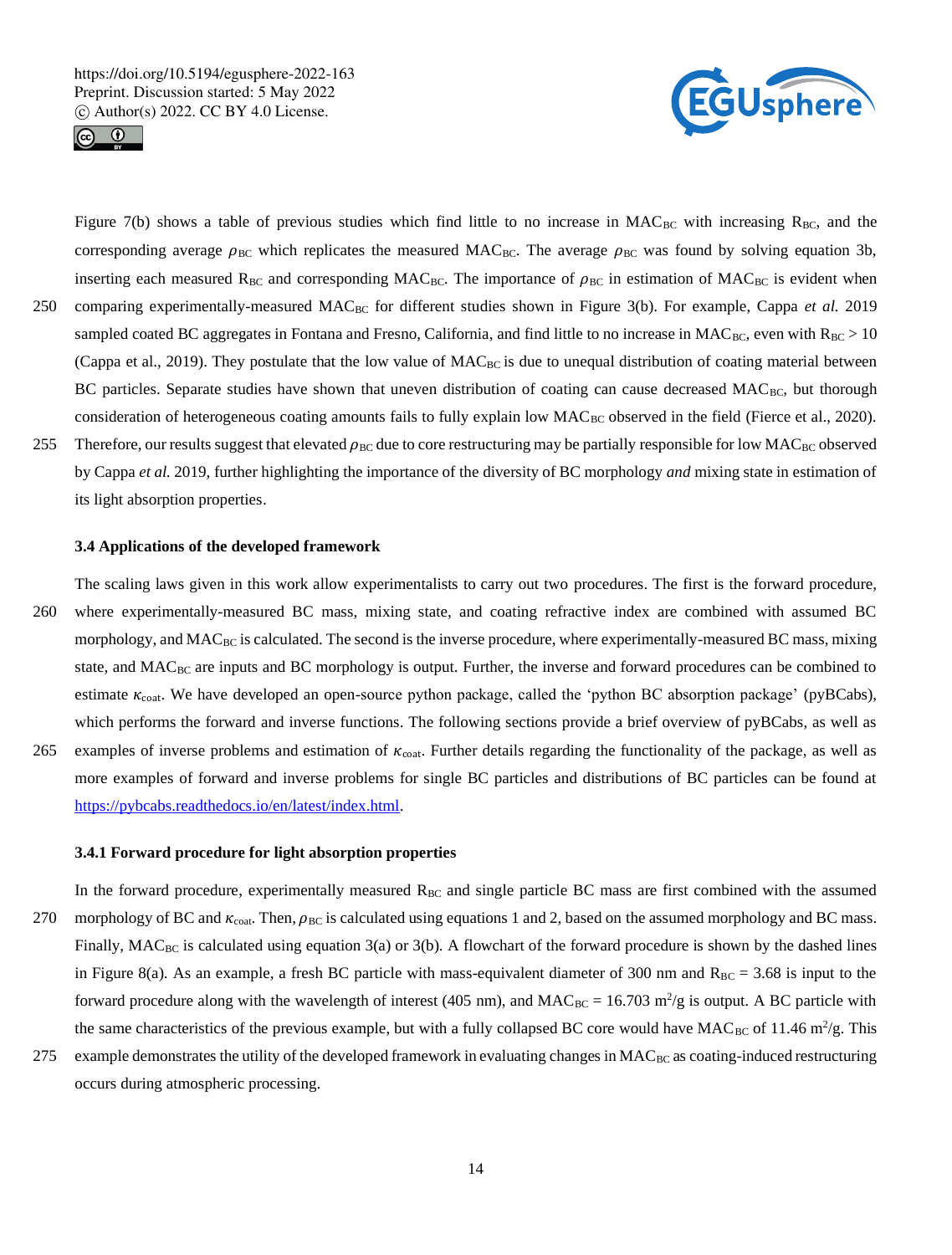





**Figure 8. (a)** Flowchart for forward (dashed lines) and inverse (solid lines) procedures of python BC absorption module (pyBCabs), which uses three measured 280 properties: mass absorption cross-section ( $MAC_{BC}$ ), coating amount ( $R_{BC}$ ), and single particle BC mass. In the forward procedure, the assumed BC morphology is combined with the single particle BC mass to calculate  $MAC_{BC}$  (dashed lines). In the inverse procedure (solid lines), measurements of  $MAC_{BC}$  and  $R_{BC}$  are first input to panel **(b)** in order to constrain the core phase shift parameter  $(\rho_{BC})$ . Then,  $\rho_{BC}$  and the single particle BC mass are input to panel **(c)** to estimate the BC core structure. This procedure has been carried out for data from three studies, and find that low MAC<sub>BC</sub> from these studies can be explained by extensive compaction of the BC core (Cappa et al., 2012; Shiraiwa et al., 2010; Zhang et al., 2018). The procedure outlined in panel (a) has also been carried 285 out for data from several studies which found significant increases in  $MAC_{BC}$  with increasing  $R_{BC}$ , and find that the core morphology lies between fresh and partially collapsed (Saliba et al., 2016; Liu et al., 2015; Denjean et al., 2020; Zanatta et al., 2018). The examples shown here are all calculated assuming  $\kappa_{\rm coal}$  $= 0.00.$ 

#### **3.4.2 Inverse procedure for morphology retrieval**

In the inverse procedure, experimentally measured  $R_{BC}$  and  $\kappa_{\text{coat}}$  is first input to equation 3a, and MAC<sub>BC</sub> is calculated. If the 290 calculated MAC<sub>BC</sub> replicates the measured MAC<sub>BC</sub>, then it can be concluded that the measured BC has  $\rho_{BC} \le 1$ , but the exact  $\rho_{BC}$  cannot be determined. If the measured MAC<sub>BC</sub> is much less than that predicted by equation 3a, then Figure 8 (b) can be used to estimate  $\rho_{BC}$ . Alternatively, equation 3b can be used to calculate  $\rho_{BC}$  directly. Finally, the single particle BC mass and  $\rho_{BC}$  are combined with Figure 8 (c) to give insight to how much restructuring the BC core has undergone. A flowchart of the inverse procedure is shown by the solid lines in Figure 8 (a). The inverse procedure has been carried out for 7 previous studies

295 (Cappa et al., 2012; Saliba et al., 2016; Shiraiwa et al., 2010; Liu et al., 2015; Zhang et al., 2018; Denjean et al., 2020; Zanatta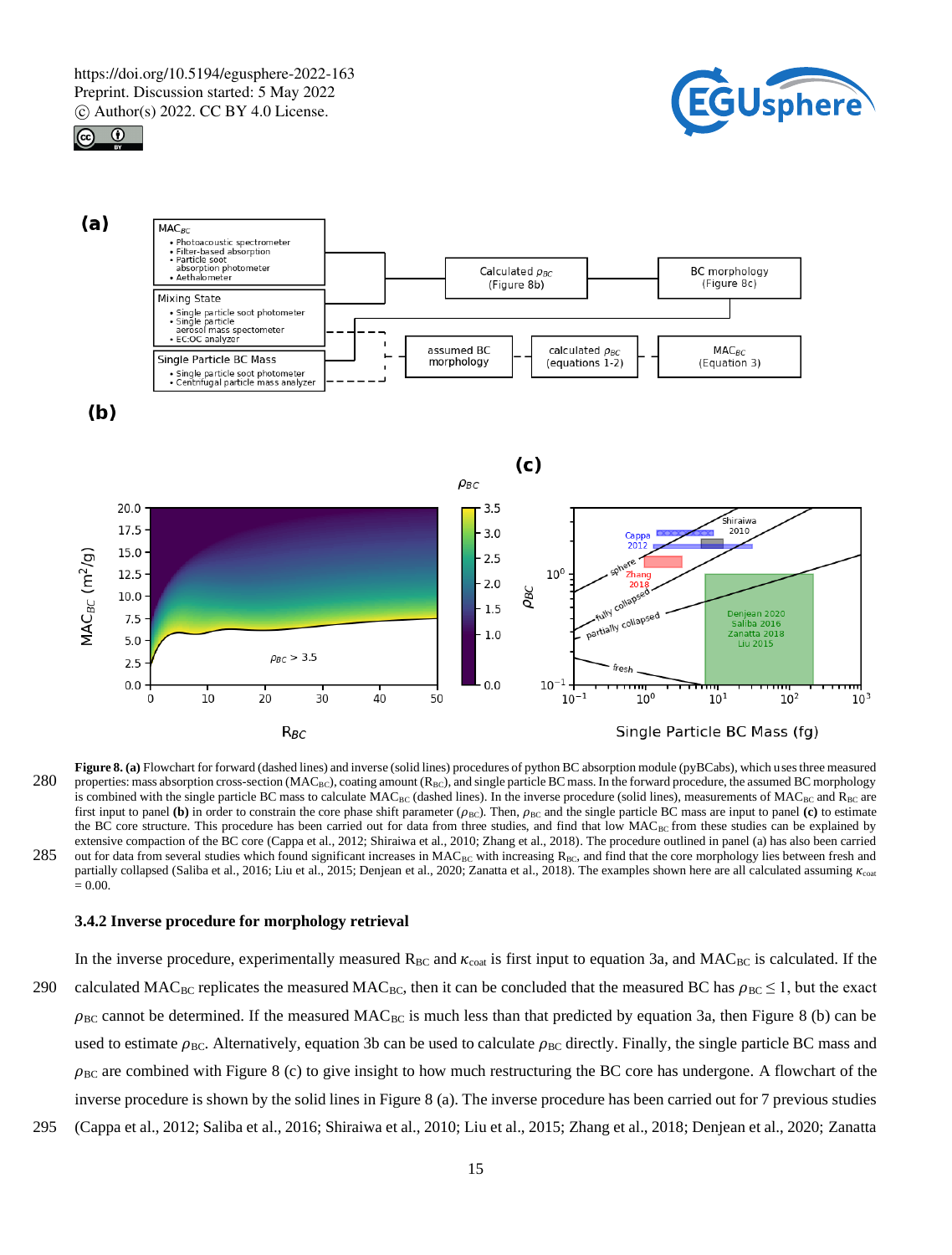



et al., 2018), and the results are shown in Figure 8 (c). Our results indicate that studies which find little to no increase in  $MAC_{BC}$  with increased  $R_{BC}$  are measuring BC aggregates which have undergone significant coating-induced restructuring, while studies that find significant increases in MAC<sub>BC</sub> are measuring aggregates which have undergone little to no restructuring.

## 300 **3.4.3 Inverse procedure for coating refractive index retrieval**

The inverse and forward procedures can be combined to estimate  $\kappa_{\text{coal}}$ , if  $\text{MAC}_{\text{BC}}$  is measured at multiple wavelengths. To accomplish this,  $\rho_{BC}$  is first found using the inverse procedure outlined above, using  $MAC_{BC}$  measured at a near-infrared wavelength (where  $\kappa_{\text{coal}}$  can be estimated as 0.00). Then,  $\rho_{\text{BC}}$ , R<sub>BC</sub>, and MAC<sub>BC</sub> can be used to solve for  $\kappa_{\text{coal}}$  at near-ultraviolet and visible wavelengths. This procedure is outlined in Figure 9 (a), and has been carried out for Liu *et al.*'s 2015 study, which

- 305 measured absorption enhancement for BC which was internally mixed with absorbing organics (Liu et al., 2015). We estimate that for this study,  $\kappa_{\text{cot}} = 0.056$  at  $\lambda = 405$  nm. Figure 9 (b) shows data collected by Liu *et al.* at  $\lambda = 781$  nm (red points) and  $\lambda$ = 405 nm (blue points). The solid lines show MAC<sub>BC</sub> calculated using equation 3, inserting the appropriate  $\lambda$  and  $\kappa_{\text{cont}}$ . Our estimation of  $\kappa_{\text{coat}}$  is slightly greater than the reported  $\kappa_{\text{coat}}$  in Liu *et al.* However, Liu *et al.* approximated  $\kappa_{\text{coat}}$  using Rayleigh-Debye-Gans approximations, not direct measurement (Liu et al., 2015). Additionally, our estimation of  $\kappa_{\text{coal}}$  is consistent with
- 310 previous studies of refractive index of absorbing organics (Chakrabarty et al., 2010; Sumlin et al., 2018; Kirchstetter et al., 2004; Sengupta et al., 2018; Shamjad et al., 2018).



#### 315 **Figure 9. (a)** Flowchart for estimation of coating refractive index. First,  $\rho_{BC}$  is determined using the inverse procedure with MAC<sub>BC</sub> measured at near-infrared (near-IR) wavelength, where coating imaginary refractive index ( $\kappa_{\rm coat}$ ) can be estimated as 0.00. Then, MAC<sub>BC</sub> at near near-ultraviolet (near-UV) wavelength and calculated  $\rho_{BC}$  are input to equation 3 and  $\kappa_{\text{coal}}$  is calculated using the forward procedure. (b) Example of coating imaginary refractive index retrieval for Liu et al. 2015 (Liu et al., 2015). First, measured MAC<sub>BC</sub> at  $\lambda = 781$  is used to retrieve BC morphology. We find that the BC in this study close matches scaling of MAC<sub>BC</sub> with  $\rho_{BC} \le 1$ . Once  $\rho_{BC}$  is known, measured mixing state and MAC<sub>BC</sub> at  $\lambda = 405$  are input to equation 3a and  $\kappa_{\text{cost}}$  is solved for. We estimate

320 that  $\kappa_{\text{cost}}$  at  $\lambda = 405$  is approximately 0.056. Data points show measurements made by Liu *et al.* and solid lines show result of equation 3 with appropriate  $\kappa_{\text{cost}}$ and  $\lambda$ .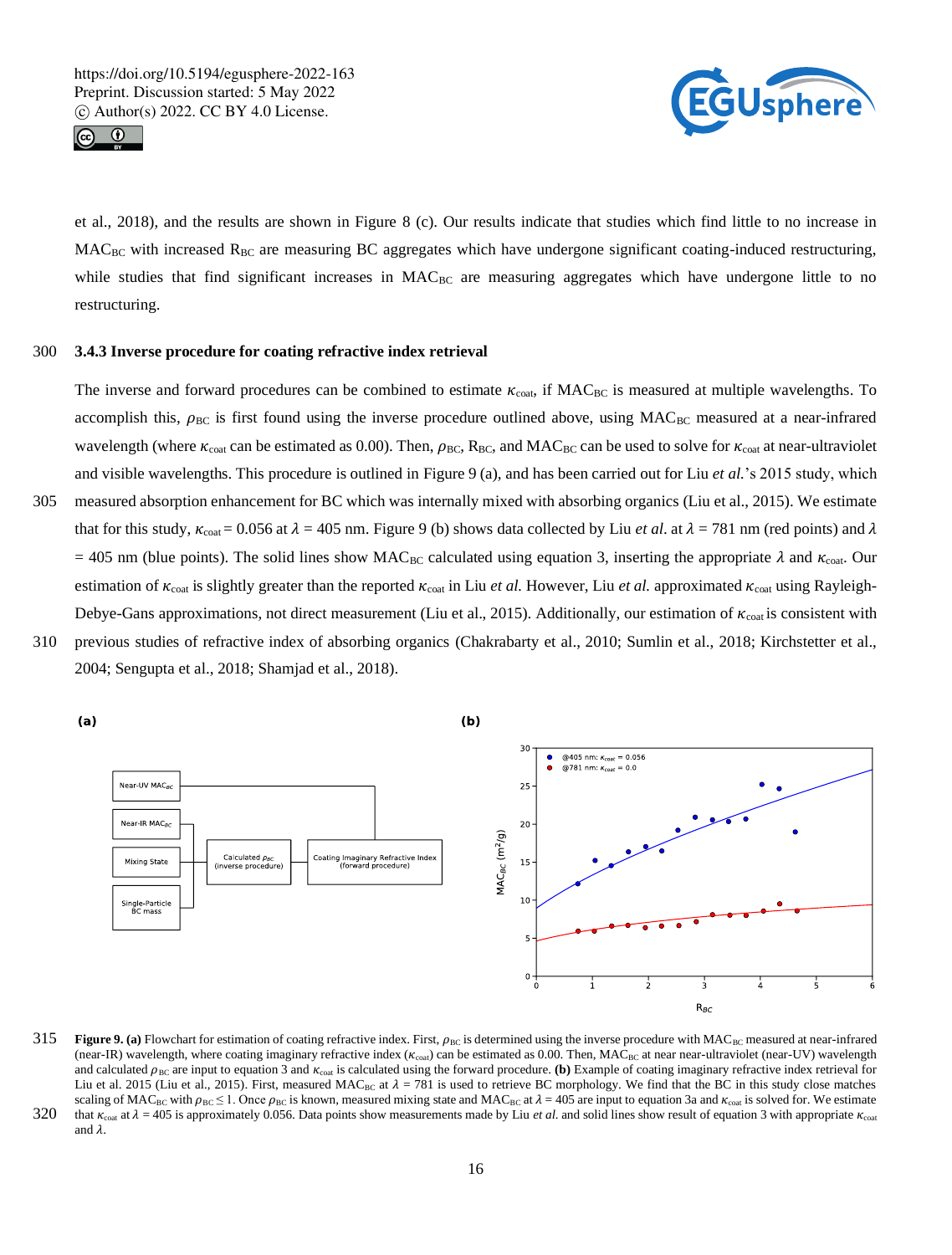



# **4 Conclusions**

This study comprehensively investigates the effect of BC morphology on light absorption, introduces  $\rho_{BC}$  as a central parameter in accurate estimation of MAC<sub>BC</sub>, and develops improved scaling laws for MAC<sub>BC</sub>. We find that for aggregates with  $\rho_{BC} \le 1$ , 325 MAC<sub>BC</sub> increases with increasing R<sub>BC</sub>. For aggregates with  $\rho_{BC} > 1$ , MAC<sub>BC</sub> is a function of R<sub>BC</sub> and  $\rho_{BC}$ . Our work also shows that as  $\rho_{BC}$  increases past unity, MAC<sub>BC</sub> decreases. We then provide a comparison of the scaling laws presented in this work with Mie theory calculations for mass-equivalent spheres. We find that Mie theory consistently overestimates MACBC of internally mixed BC with  $\rho_{BC} > 1$ , which is consistent with previous studies which also find that Mie theory greatly overestimates absorption by BC (Cappa et al., 2012, 2019; Fierce et al., 2020). The scaling laws presented in this work account 330 for the microphysical properties of BC, and provide a new tool for estimating BC light absorption based on BC morphology.

Finally, we validate our findings with data from 11 previous studies which measure light absorption enhancement (Yu et al., 2019; Cappa et al., 2012; Saliba et al., 2016; Shiraiwa et al., 2010; Liu et al., 2015; Cappa et al., 2019; Zhang et al., 2018; Xie et al., 2019; Denjean et al., 2020; Zanatta et al., 2018; Cui et al., 2016). We find that studies which find significant absorption

- 335 enhancement with increasing R<sub>BC</sub> agree well with our scaling laws for BC with  $\rho_{BC} \le 1$  (Saliba et al., 2016; Liu et al., 2015; Denjean et al., 2020; Zanatta et al., 2018; Xie et al., 2019; Yu et al., 2019). We also find that  $\rho_{BC} > 1$  is a possible explanation for studies which find little to no absorption enhancement (Cappa et al., 2012; Shiraiwa et al., 2010; Cappa et al., 2019; Zhang et al., 2018; Cui et al., 2016). These findings are significant because coating-induced restructuring of the BC core will lead to increases in the core packing fraction, and consequent increases in  $\rho_{BC}$ . Our findings suggest that restructuring of the BC core
- 340 and increased  $\rho_{BC}$  can lead to decreased absorption, and may play a role in previous discrepancies in measured MAC<sub>BC</sub>. Previous work has shown that heterogeneity in BC mixing state accounts for a large portion of the discrepancies in measured and modeled BC, but does not fully reconcile previous discrepancies in BC absorption. Our study shows that particle-resolved mixing state and detailed representation of BC morphology are both necessary in order to fully parameterize absorption by internally mixed BC.

345

In order to make the results of this study readily available to experimentalists, we conclude by providing an open-source Python module, the 'python BC absorption package' (pyBCabs). This package has two functionalities. The first functionality is for forward problems, where BC mass and  $R_{BC}$  of ambient and laboratory generated BC are input, and  $MAC_{BC}$  is returned. The second functionality is for inverse problems, where BC mass, RBC, and MACBC of ambient and laboratory generated BC are

350 input, and the morphology of BC is returned. The forward and inverse functionalities can also be combined to estimate the

The inverse functionality of this module allows for in-situ inference of BC morphology, as opposed to ex-situ methods of determining BC morphology, such as electron microscopy. Use of the inverse functionality of pyBCabs will allow for more

imaginary part of the coating refractive index, if MAC<sub>BC</sub> is measured at multiple wavelengths.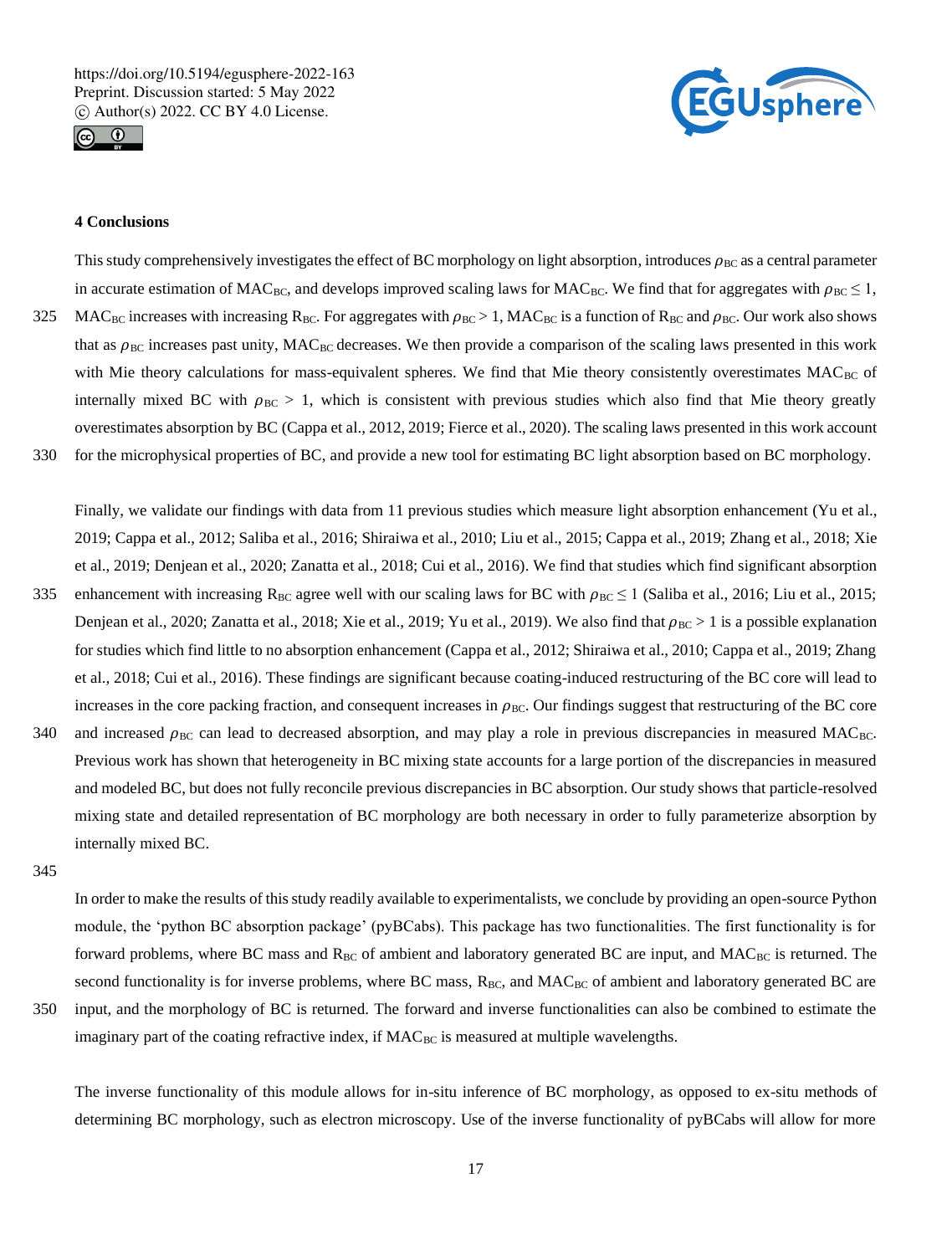



- 355 detailed studies on the evolution of BC morphology during its atmospheric lifetime. Improved representation of BC morphology, as well as the improved scaling laws developed by this study can then be incorporated into radiative transfer models, and eventually aid in reducing the uncertainty of radiative forcing by carbonaceous aerosols.
- **Data availability.** All data from ADDA calculations are available for download at 360 https://github.com/beelerpayton/ADDA\_datasets. Full details regarding the functionality of the developed python package can be found at https://pybcabs.readthedocs.io/en/latest/index.html.

**Supplement.** Includes methods for converting absorption enhancement from previous field and laboratory studies to mass absorption cross-section. Also includes two figures showing examples of a modelled partially collapsed BC particle (S1), and 365 data used for calculation of absorption Ångstrom exponent (S2).

**Author contributions.** RKC and PB conceived of the study and its design. RKC provided guidance and supervision for carrying out the research tasks, interpretation of results, and contributed to the preparation of the manuscript. PB performed the data analysis, developed the figures, and led the preparation of the manuscript. PB and RKC were involved in the editing 370 and proofreading of the manuscript.

**Competing interests**. The authors declare that they have no known competing financial interests or personal relationships that could have appeared to influence the work reported in this paper.

## **Acknowledgements**

375 This work was supported by the U.S. National Science Foundation (AGS-1926817), the NASA ACCDAM program (NNH20ZDA001N), and the US Department of Energy (DE-SC0021011). Funding for collecting data during the 2010 CARES field campaign in California was provided by the Atmospheric Radiation Measurement (ARM) Program sponsored by the US Department of Energy (DOE), Office of Biological and Environmental Research (OBER). The authors thank Dr. William Heinson for insightful comments and assisting with getting this project off the ground.

#### 380 **References**

Bond, T. C. and Bergstrom, R. W.: Light Absorption by Carbonaceous Particles: An Investigative Review, Aerosol Science and Technology, 40, 27–67, https://doi.org/10.1080/02786820500421521, 2006.

Bond, T. C., Doherty, S. J., Fahey, D. W., Forster, P. M., Berntsen, T., DeAngelo, B. J., Flanner, M. G., Ghan, S., Kärcher, B., Koch, D., Kinne, S., Kondo, Y., Quinn, P. K., Sarofim, M. C., Schultz, M. G., Schulz, M., Venkataraman, C., Zhang, H., 385 Zhang, S., Bellouin, N., Guttikunda, S. K., Hopke, P. K., Jacobson, M. Z., Kaiser, J. W., Klimont, Z., Lohmann, U., Schwarz,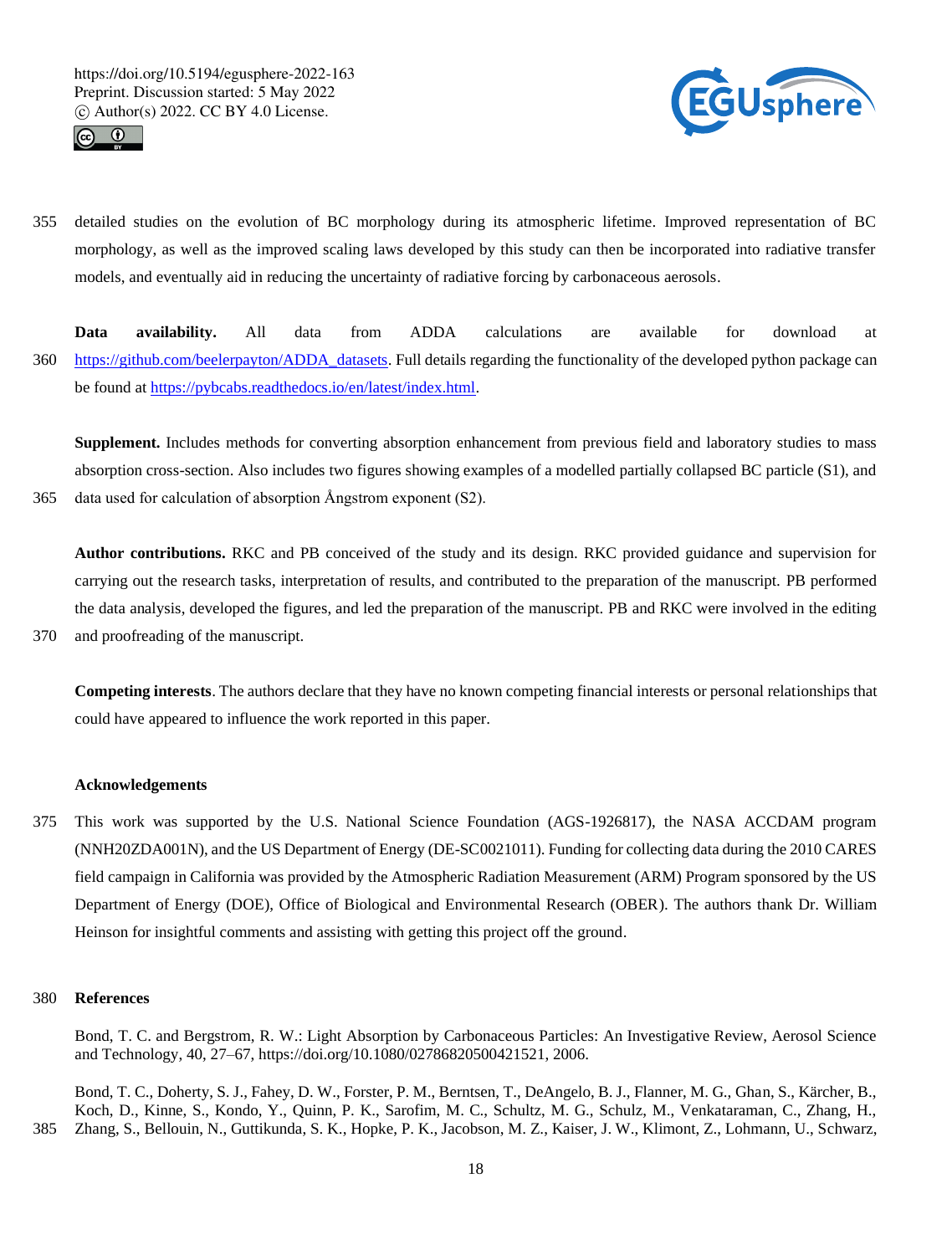



J. P., Shindell, D., Storelvmo, T., Warren, S. G., and Zender, C. S.: Bounding the role of black carbon in the climate system: A scientific assessment: BLACK CARBON IN THE CLIMATE SYSTEM, J. Geophys. Res. Atmos., 118, 5380–5552, https://doi.org/10.1002/jgrd.50171, 2013.

Boucher, O., Balkanski, Y., Hodnebrog, Ø., Myhre, C. L., Myhre, G., Quaas, J., Samset, B. H., Schutgens, N., Stier, P., and 390 Wang, R.: Jury is still out on the radiative forcing by black carbon, Proc Natl Acad Sci USA, 113, E5092–E5093, https://doi.org/10.1073/pnas.1607005113, 2016.

Cappa, C. D., Onasch, T. B., Massoli, P., Worsnop, D. R., Bates, T. S., Cross, E. S., Davidovits, P., Hakala, J., Hayden, K. L., Jobson, B. T., Kolesar, K. R., Lack, D. A., Lerner, B. M., Li, S.-M., Mellon, D., Nuaaman, I., Olfert, J. S., Petaja, T., Quinn, P. K., Song, C., Subramanian, R., Williams, E. J., and Zaveri, R. A.: Radiative Absorption Enhancements Due to the Mixing 395 State of Atmospheric Black Carbon, Science, 337, 1078–1081, https://doi.org/10.1126/science.1223447, 2012.

Cappa, C. D., Zhang, X., Russell, L. M., Collier, S., Lee, A. K. Y., Chen, C.-L., Betha, R., Chen, S., Liu, J., Price, D. J., Sanchez, K. J., McMeeking, G. R., Williams, L. R., Onasch, T. B., Worsnop, D. R., Abbatt, J., and Zhang, Q.: Light Absorption by Ambient Black and Brown Carbon and its Dependence on Black Carbon Coating State for Two California, USA, Cities in Winter and Summer, J. Geophys. Res. Atmos., 124, 1550–1577, https://doi.org/10.1029/2018JD029501, 2019.

400 Chakrabarty, R. K. and Heinson, W. R.: Scaling Laws for Light Absorption Enhancement Due to Nonrefractory Coating of Atmospheric Black Carbon Aerosol, Phys. Rev. Lett., 121, 218701, https://doi.org/10.1103/PhysRevLett.121.218701, 2018.

Chakrabarty, R. K., Moosmüller, H., Chen, L.-W. A., Lewis, K., Arnott, W. P., Mazzoleni, C., Dubey, M. K., Wold, C. E., Hao, W. M., and Kreidenweis, S. M.: Brown carbon in tar balls from smoldering biomass combustion, Atmos. Chem. Phys., 10, 6363–6370, https://doi.org/10.5194/acp-10-6363-2010, 2010.

405 China, S., Mazzoleni, C., Gorkowski, K., Aiken, A. C., and Dubey, M. K.: Morphology and mixing state of individual freshly emitted wildfire carbonaceous particles, Nat Commun, 4, 2122, https://doi.org/10.1038/ncomms3122, 2013.

Cui, X., Wang, X., Yang, L., Chen, B., Chen, J., Andersson, A., and Gustafsson, Ö.: Radiative absorption enhancement from coatings on black carbon aerosols, 551–552, 51–56, https://doi.org/10.1016/j.scitotenv.2016.02.026, 2016.

Debye, P. P.: Light Scattering by Small Particles. HC Van de Hulst. Wiley, New York; Chapman & Hall, London, 1957. xiii+ 410 470 pp. Illus. \$12., Science, 127, 477–478, 1958.

Denjean, C., Brito, J., Libois, Q., Mallet, M., Bourrianne, T., Burnet, F., Dupuy, R., Flamant, C., and Knippertz, P.: Unexpected Biomass Burning Aerosol Absorption Enhancement Explained by Black Carbon Mixing State, Geophys. Res. Lett., 47, https://doi.org/10.1029/2020GL089055, 2020.

Fierce, L., Onasch, T. B., Cappa, C. D., Mazzoleni, C., China, S., Bhandari, J., Davidovits, P., Al Fischer, D., Helgestad, T., 415 and Lambe, A. T.: Radiative absorption enhancements by black carbon controlled by particle-to-particle heterogeneity in composition, Proceedings of the National Academy of Sciences, 117, 5196–5203, 2020.

Gustafsson, Ö. and Ramanathan, V.: Convergence on climate warming by black carbon aerosols, Proc Natl Acad Sci USA, 113, 4243–4245, https://doi.org/10.1073/pnas.1603570113, 2016.

Heinson, W. R. and Chakrabarty, R. K.: Fractal morphology of black carbon aerosol enhances absorption in the thermal 420 infrared wavelengths, Opt. Lett., 41, 808, https://doi.org/10.1364/OL.41.000808, 2016.

Heinson, W. R., Liu, P., and Chakrabarty, R. K.: Fractal scaling of coated soot aggregates, Aerosol Science and Technology, 51, 12–19, 2017.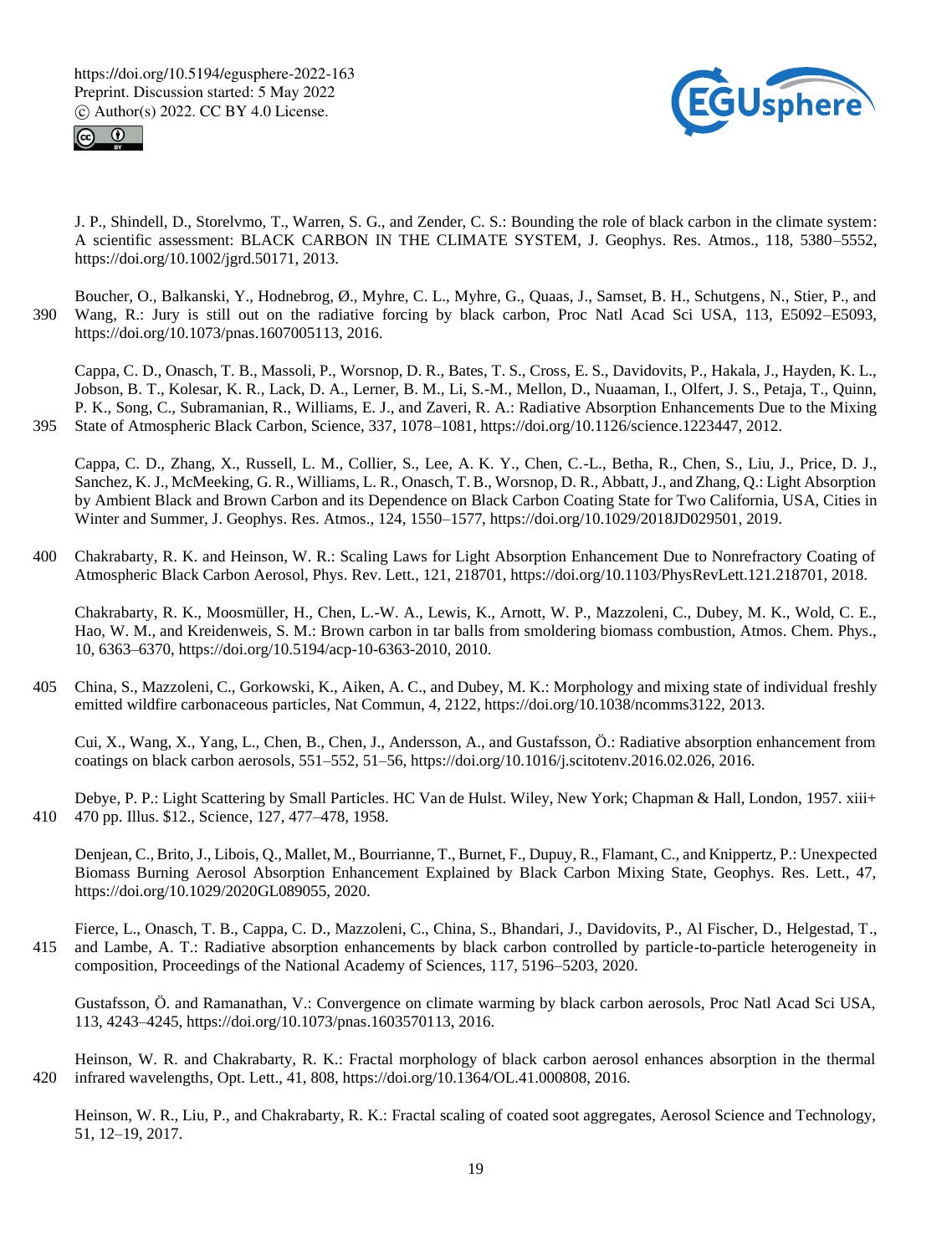



Hu, K., Liu, D., Tian, P., Wu, Y., Deng, Z., Wu, Y., Zhao, D., Li, R., Sheng, J., and Huang, M.: Measurements of the diversity of shape and mixing state for ambient black carbon particles, Geophysical Research Letters, 48, e2021GL094522, 2021.

425 Hu, K., Liu, D., Tian, P., Wu, Y., Li, S., Zhao, D., Li, R., Sheng, J., Huang, M., and Ding, D.: Identifying the Fraction of Core– Shell Black Carbon Particles in a Complex Mixture to Constrain the Absorption Enhancement by Coatings, Environmental Science & Technology Letters, 2022.

Kirchstetter, T. W., Novakov, T., and Hobbs, P. V.: Evidence that the spectral dependence of light absorption by aerosols is affected by organic carbon: SPECTRAL LIGHT ABSORPTION BY AEROSOLS, J. Geophys. Res., 109, n/a-n/a, 430 https://doi.org/10.1029/2004JD004999, 2004.

- Liu, D., Whitehead, J., Alfarra, M. R., Reyes-Villegas, E., Spracklen, D. V., Reddington, C. L., Kong, S., Williams, P. I., Ting, Y.-C., Haslett, S., Taylor, J. W., Flynn, M. J., Morgan, W. T., McFiggans, G., Coe, H., and Allan, J. D.: Black-carbon absorption enhancement in the atmosphere determined by particle mixing state, Nature Geosci, 10, 184–188, https://doi.org/10.1038/ngeo2901, 2017.
- 435 Liu, S., Aiken, A. C., Gorkowski, K., Dubey, M. K., Cappa, C. D., Williams, L. R., Herndon, S. C., Massoli, P., Fortner, E. C., Chhabra, P. S., Brooks, W. A., Onasch, T. B., Jayne, J. T., Worsnop, D. R., China, S., Sharma, N., Mazzoleni, C., Xu, L., Ng, N. L., Liu, D., Allan, J. D., Lee, J. D., Fleming, Z. L., Mohr, C., Zotter, P., Szidat, S., and Prévôt, A. S. H.: Enhanced light absorption by mixed source black and brown carbon particles in UK winter, Nat Commun, 6, 8435, https://doi.org/10.1038/ncomms9435, 2015.
- 440 Meakin, P.: Formation of Fractal Clusters and Networks by Irreversible Diffusion-Limited Aggregation, Phys. Rev. Lett., 51, 1119–1122, https://doi.org/10.1103/PhysRevLett.51.1119, 1983.

Meakin, P.: Fractal aggregates, Advances in Colloid and Interface Science, 28, 249–331, https://doi.org/10.1016/0001- 8686(87)80016-7, 1987.

Peng, J., Hu, M., Guo, S., Du, Z., Zheng, J., Shang, D., Levy Zamora, M., Zeng, L., Shao, M., Wu, Y.-S., Zheng, J., Wang, 445 Y., Glen, C. R., Collins, D. R., Molina, M. J., and Zhang, R.: Markedly enhanced absorption and direct radiative forcing of black carbon under polluted urban environments, Proc Natl Acad Sci USA, 113, 4266–4271, https://doi.org/10.1073/pnas.1602310113, 2016.

Reidmiller, D., Avery, C., Easterling, D., Kunkel, K., Lewis, K., Maycock, T., and Stewart, B.: Fourth national climate assessment, Volume II: Impacts, risks, and adaptation in the United States, Washington, DC, USA: US Global Change 450 Research Program, 2018.

Romshoo, B., Müller, T., Pfeifer, S., Saturno, J., Nowak, A., Ciupek, K., Quincey, P., and Wiedensohler, A.: Optical properties of coated black carbon aggregates: numerical simulations, radiative forcing estimates, and size-resolved parameterization scheme, Atmospheric Chemistry and Physics, 21, 12989–13010, 2021.

Saliba, G., Subramanian, R., Saleh, R., Ahern, A. T., Lipsky, E. M., Tasoglou, A., Sullivan, R. C., Bhandari, J., Mazzoleni, 455 C., and Robinson, A. L.: Optical properties of black carbon in cookstove emissions coated with secondary organic aerosols: Measurements and modeling, Aerosol Science and Technology, 50, 1264–1276, https://doi.org/10.1080/02786826.2016.1225947, 2016.

Sengupta, D., Samburova, V., Bhattarai, C., Kirillova, E., Mazzoleni, L., Iaukea-Lum, M., Watts, A., Moosmüller, H., and Khlystov, A.: Light absorption by polar and non-polar aerosol compounds from laboratory biomass combustion, Atmos. Chem. 460 Phys., 18, 10849–10867, https://doi.org/10.5194/acp-18-10849-2018, 2018.